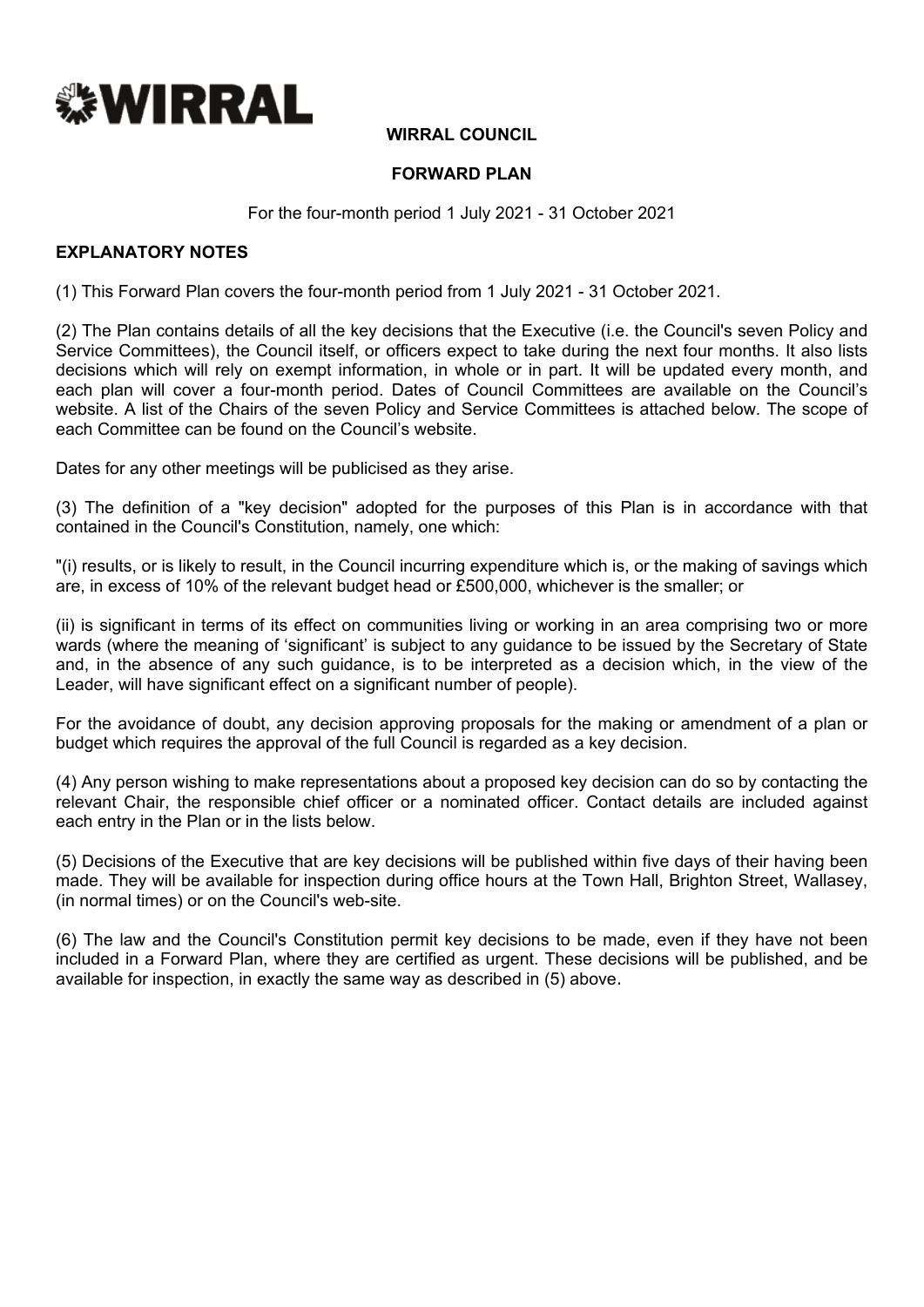# **CHAIRS OF POLICY AND SERVICE COMMITTEES**

- 
- 
- 
- 
- 
- Councillor Julie McManus Housing
- 
- Councillor Janette Williamson Policy and Resources (Leader of the Council)
- Councillor Yvonne Nolan Adult Social Care and Public Health
- Councillor Wendy Clements Children, Young People and Education
- Councillor Tony Jones Economy, Regeneration and Development
- Councillor Elizabeth Grey Environment, Climate Emergency and Transport
- Councillor Helen Cameron Tourism, Communities, Culture and Leisure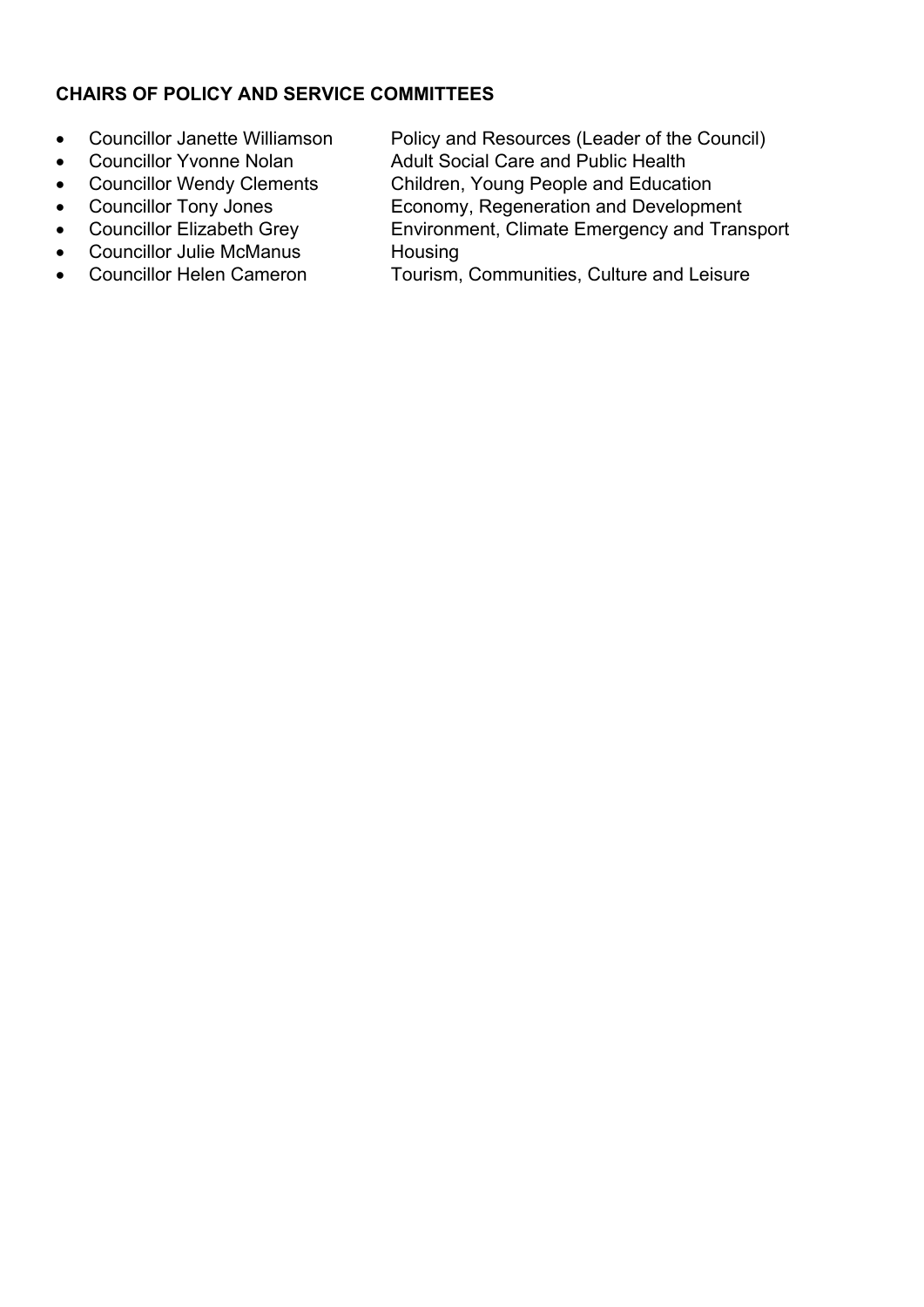# **WIRRAL COUNCIL – CHIEF OFFICERS**

### *CHIEF EXECUTIVE*

Paul Satoor Town Hall, Brighton Street, Wallasey, Wirral CH44 8ED Tel: (switchboard) 606 2000; (direct) 691 8491 [paulsatoor@wirral.gov.uk](mailto:paulsatoor@wirral.gov.uk)

### *ASSISTANT CHIEF EXECUTIVE*

David Armstrong Hamilton Building, Conway Street, Birkenhead, Wirral CH41 4FD Tel: (switchboard) 606 2000; (direct) 666 4300 [davidarmstrong@wirral.gov.uk](mailto:davidarmstrong@wirral.gov.uk)

#### *DIRECTOR OF CARE AND HEALTH*

Graham Hodkinson Old Market House, Hamilton Street, Birkenhead, Wirral CH41 5AL Tel: (switchboard) 606 2000; (direct) 666 3650 [grahamhodkinson@wirral.gov.uk](mailto:grahamhodkinson@wirral.gov.uk)

### *DIRECTOR OF CHILDREN, FAMILIES AND EDUCATION*

Simone White Hamilton Building, Conway Street, Birkenhead, Wirral CH41 4FD Tel: (switchboard) 606 2000; (direct) 666 4288 [simonewhite@wirral.gov.uk](mailto:simonewhite@wirral.gov.uk)

#### *DIRECTOR OF NEIGHBOURHOOD SERVICES*

Nicki Butterworth Town Hall, Brighton Street, Wallasey, Wirral CH44 8ED Tel: (switchboard) 606 2000; (direct) 606 2130 [nicolabutterworth@wirral.gov.uk](mailto:nicolabutterworth@wirral.gov.uk)

#### *DIRECTOR OF PUBLIC HEALTH*

Julie Webster Old Market House, Market Street, Birkenhead, Wirral CH41 5AL Tel: (switchboard) 606 2000; (direct) 666 5142 [juliewebster@wirral.gov.uk](mailto:juliewebster@wirral.gov.uk)

## *DIRECTOR OF RESOURCES*

Shaer Halewood Town Hall, Brighton Street, Wallasey, Wirral 8ED Tel: (switchboard) 606 2000; (direct) 691 8688 [shaerhalewood@wirral.gov.uk](mailto:shaerhalewood@wirral.gov.uk)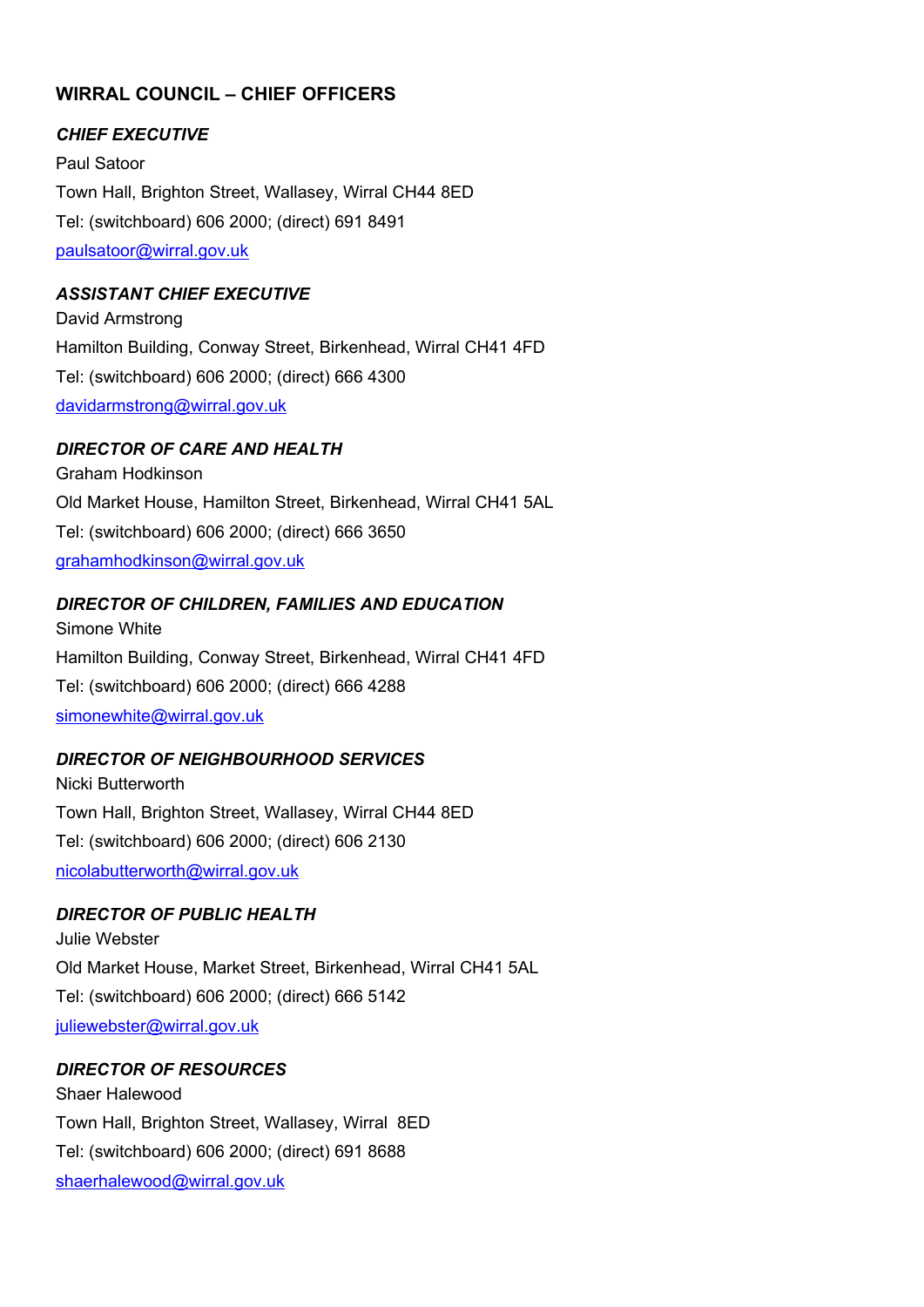# *DIRECTOR OF LAW AND GOVERNANCE*

Philip McCourt Town Hall, Brighton Street, Wallasey, Wirral CH44 8ED Tel: (switchboard) 606 2000; (direct) 691 8569 [philipmccourt@wirral.gov.uk](mailto:philipmccourt@wirral.gov.uk)

## *DIRECTOR OF REGENERATION AND PLACE*

Alan Evans Town Hall, Brighton Street, Wallasey, Wirral CH44 8ED Tel: (switchboard) 606 2000; (direct) 691 8426 [alanevans@wirral.gov.uk](mailto:alanevans@wirral.gov.uk)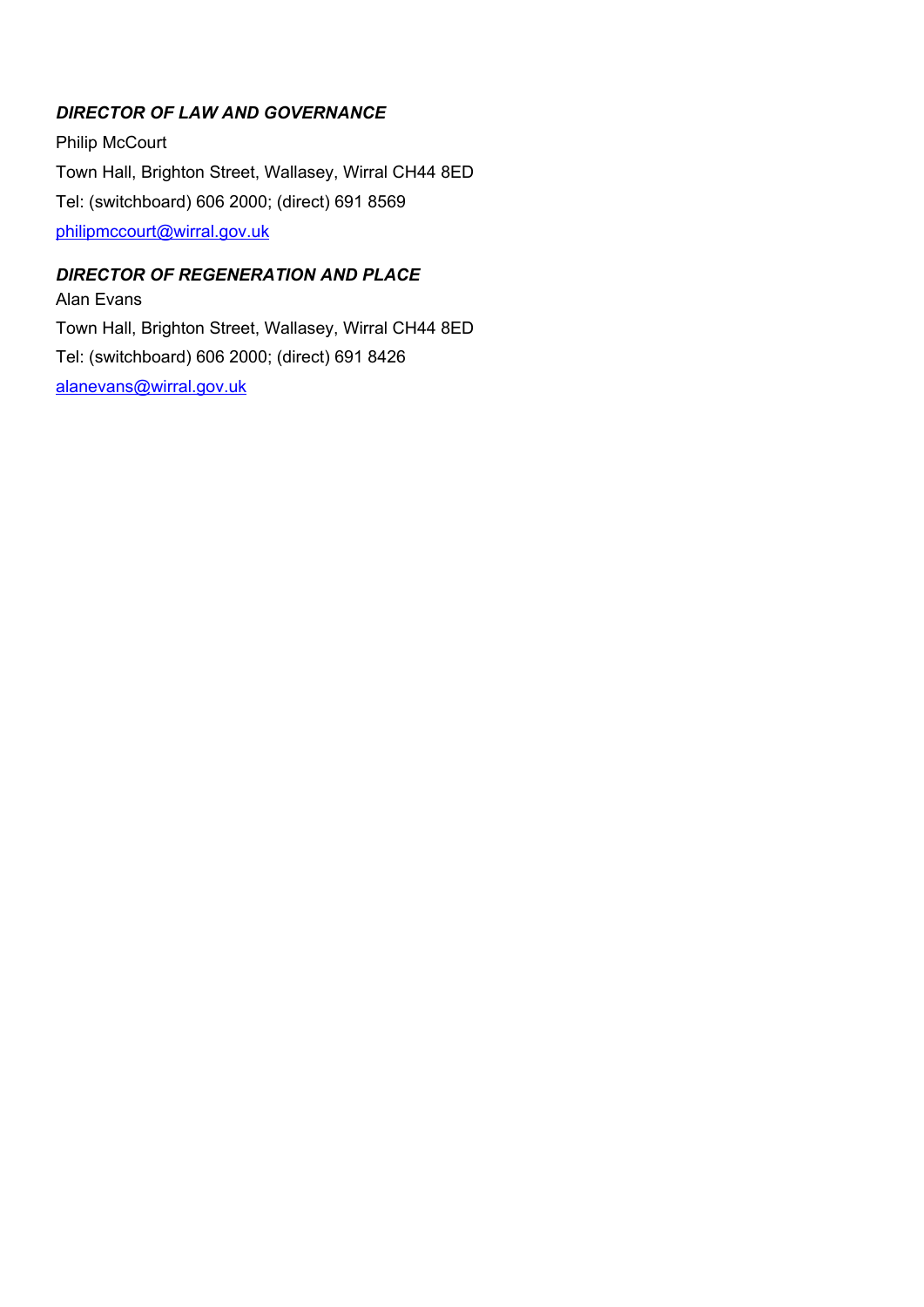## **WIRRAL COUNCIL**

## **FORWARD PLAN**

For the four-month period 1 July 2021 - 31 October 2021

| <b>Proposed decision</b>                                                               | <b>Description</b>                                                                                                                                                                   | <b>Decision Taker</b>                                 | <b>Expected</b><br>date of<br>decision   | <b>Details of</b><br>exempt<br>information                                                                                                                                                                                                          | How to make<br>representations to the<br>decision Taker                                                                                           | <b>Documents to</b><br>be considered<br>by the Decision<br><b>Taker</b> |
|----------------------------------------------------------------------------------------|--------------------------------------------------------------------------------------------------------------------------------------------------------------------------------------|-------------------------------------------------------|------------------------------------------|-----------------------------------------------------------------------------------------------------------------------------------------------------------------------------------------------------------------------------------------------------|---------------------------------------------------------------------------------------------------------------------------------------------------|-------------------------------------------------------------------------|
| Application for<br><b>Financial Assistance</b><br><b>Key</b>                           | From time to time<br>the Council is<br>asked to provide<br>financial assistance<br>to companies to<br>create or safeguard<br>employment<br>opportunities.                            | Economy<br>Regeneration &<br>Development<br>Committee | Between July<br>2021 and<br>October 2021 | <b>Exempt</b><br>Due to<br>commercially<br>sensitive<br>information<br>3<br><b>Information</b><br>relating to the<br>financial or<br>business affairs<br>of any particular<br>person<br>(including the<br>authority<br>holding that<br>information) | <b>Councillor Tony Jones</b><br>tonyjones@wirral.gov.uk<br>Director of Regeneration<br>and Place<br>alanevans@wirral.gov.uk<br>Tel: 0151 691 8515 |                                                                         |
| <b>Wirral Waters</b><br><b>Enterprise Zone</b><br><b>Investment Fund</b><br><b>Key</b> | To consider<br>investment<br>proposals for the<br>Enterprise Zone;<br>update Members<br>on the ongoing<br>management of<br>this fund and to<br>seek approval for<br>investment plans | Economy<br>Regeneration &<br>Development<br>Committee | Between July<br>2021 and<br>October 2021 | <b>Exempt</b><br>Due to<br>commercially<br>sensitive<br>information<br>3<br><b>Information</b><br>relating to the<br>financial or<br>business affairs                                                                                               | <b>Councillor Tony Jones</b><br>tonyjones@wirral.gov.uk<br>Director of Regeneration<br>and Place<br>alanevans@wirral.gov.uk<br>Tel: 0151 691 8515 |                                                                         |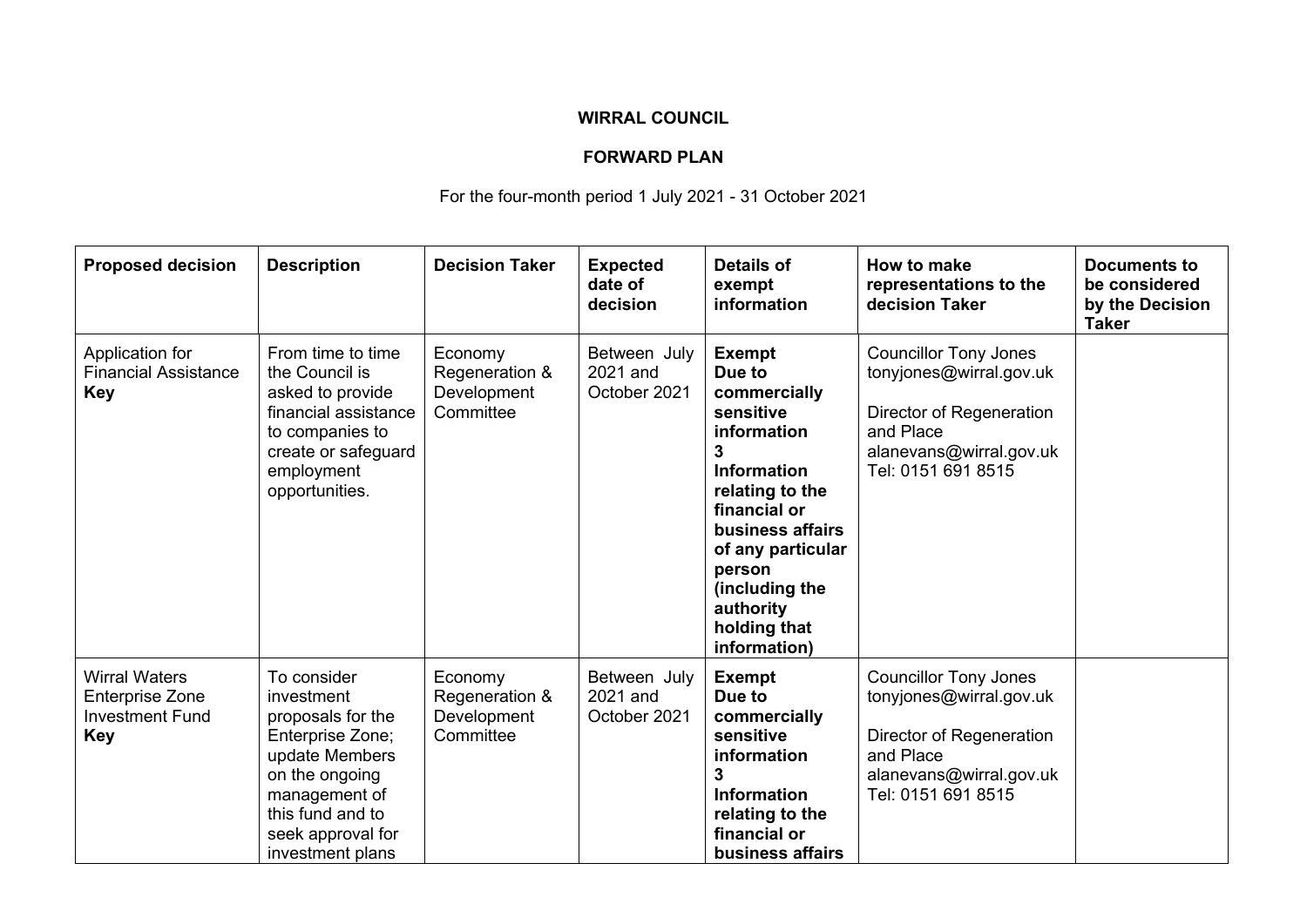| <b>Proposed decision</b>                                                                 | <b>Description</b>                                                                                                                                                                                                                                                                                                                                                                                                                                                   | <b>Decision Taker</b>                                 | <b>Expected</b><br>date of<br>decision   | <b>Details of</b><br>exempt<br>information                                                                                                                                                                                                          | How to make<br>representations to the<br>decision Taker                                                                                           | <b>Documents to</b><br>be considered<br>by the Decision<br><b>Taker</b> |
|------------------------------------------------------------------------------------------|----------------------------------------------------------------------------------------------------------------------------------------------------------------------------------------------------------------------------------------------------------------------------------------------------------------------------------------------------------------------------------------------------------------------------------------------------------------------|-------------------------------------------------------|------------------------------------------|-----------------------------------------------------------------------------------------------------------------------------------------------------------------------------------------------------------------------------------------------------|---------------------------------------------------------------------------------------------------------------------------------------------------|-------------------------------------------------------------------------|
|                                                                                          |                                                                                                                                                                                                                                                                                                                                                                                                                                                                      |                                                       |                                          | of any particular<br>person<br>(including the<br>authority<br>holding that<br>information)                                                                                                                                                          |                                                                                                                                                   |                                                                         |
| <b>Liverpool City Region</b><br><b>Economic Initiatives</b><br>and Funding<br><b>Key</b> | To report on the<br>development of<br>strategic economic<br>initiatives with the<br><b>Liverpool City</b><br><b>Region Combined</b><br><b>Authority and Local</b><br>Enterprise<br>Partnership; to<br>include<br>applications to<br>various funding<br>streams and / or<br>requests for<br>Council funds to<br>deliver activity.<br>Where appropriate<br>to include relevant<br>approvals to accept<br>funding and<br>commence delivery<br>/ commission<br>activity. | Economy<br>Regeneration &<br>Development<br>Committee | Between July<br>2021 and<br>October 2021 | <b>Exempt</b><br>Due to<br>commercially<br>sensitive<br>information<br>3<br><b>Information</b><br>relating to the<br>financial or<br>business affairs<br>of any particular<br>person<br>(including the<br>authority<br>holding that<br>information) | <b>Councillor Tony Jones</b><br>tonyjones@wirral.gov.uk<br>Director of Regeneration<br>and Place<br>alanevans@wirral.gov.uk<br>Tel: 0151 691 8515 |                                                                         |
| <b>Birkenhead Town</b><br>Centre Masterplan<br><b>Key</b>                                | Approval of the<br>Masterplan for<br><b>Birkenhead Town</b><br>Centre and                                                                                                                                                                                                                                                                                                                                                                                            | Economy<br>Regeneration &<br>Development<br>Committee | Between July<br>2021 and<br>October 2021 | <b>Exempt</b><br>Due to<br>commercially<br>sensitive                                                                                                                                                                                                | <b>Councillor Tony Jones</b><br>tonyjones@wirral.gov.uk                                                                                           |                                                                         |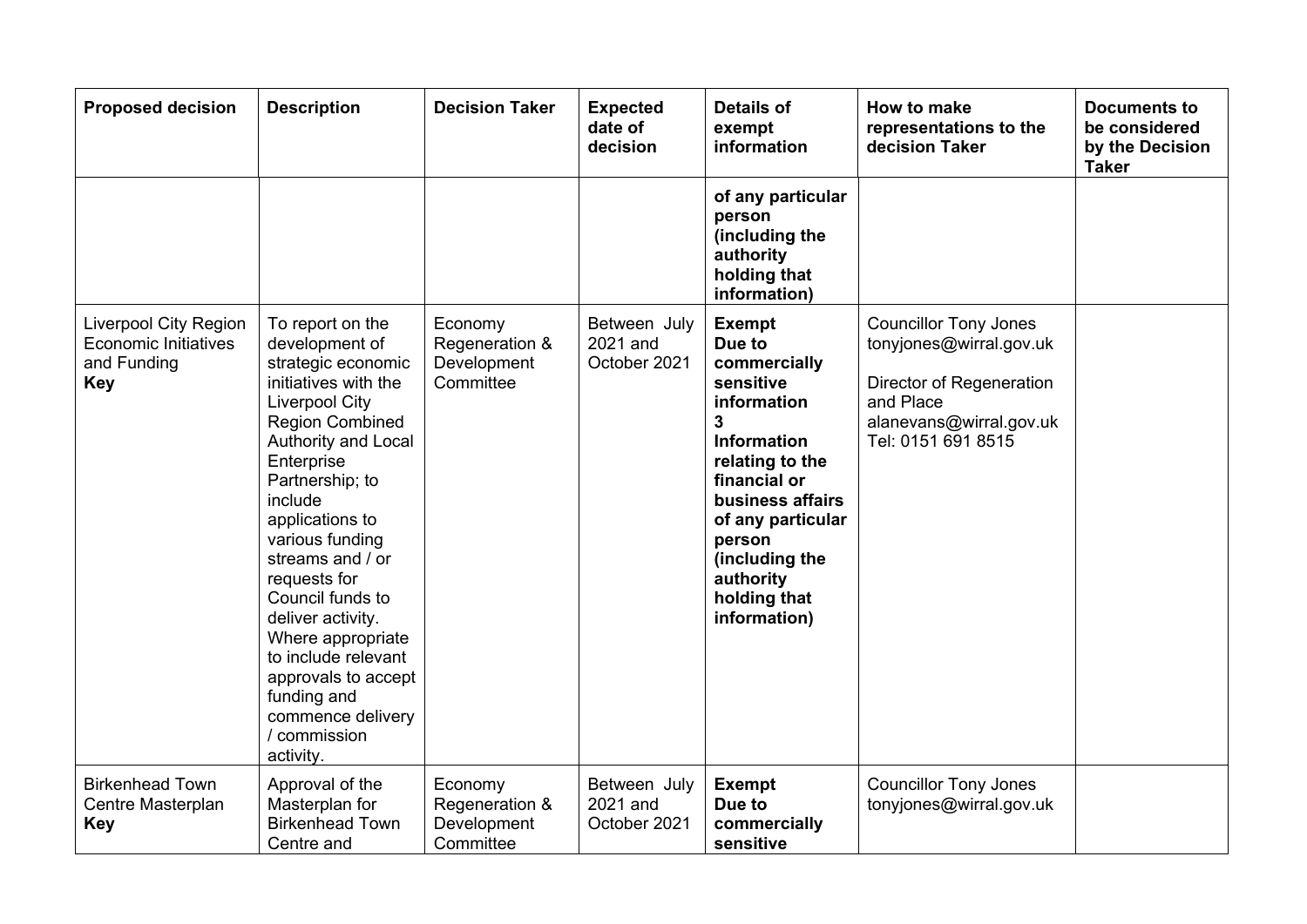| <b>Proposed decision</b>                                     | <b>Description</b>                                      | <b>Decision Taker</b>                                 | <b>Expected</b><br>date of<br>decision   | <b>Details of</b><br>exempt<br>information                                                                                                                                                    | How to make<br>representations to the<br>decision Taker                                                                                           | <b>Documents to</b><br>be considered<br>by the Decision<br><b>Taker</b> |
|--------------------------------------------------------------|---------------------------------------------------------|-------------------------------------------------------|------------------------------------------|-----------------------------------------------------------------------------------------------------------------------------------------------------------------------------------------------|---------------------------------------------------------------------------------------------------------------------------------------------------|-------------------------------------------------------------------------|
|                                                              | confirmation of<br>next steps                           |                                                       |                                          | information<br>3<br><b>Information</b><br>relating to the<br>financial or<br>business affairs<br>of any particular<br>person<br>(including the<br>authority<br>holding that<br>information)   | Director of Regeneration<br>and Place<br>alanevans@wirral.gov.uk<br>Tel: 0151 691 8515                                                            |                                                                         |
| <b>Hind Street</b><br><b>Movement Strategy</b><br><b>Key</b> | Report seeking<br>approval for new<br>movement strategy | Economy<br>Regeneration &<br>Development<br>Committee | Between July<br>2021 and<br>October 2021 | <b>Exempt</b><br>3<br><b>Information</b><br>relating to the<br>financial or<br>business affairs<br>of any particular<br>person<br>(including the<br>authority<br>holding that<br>information) | <b>Councillor Tony Jones</b><br>tonyjones@wirral.gov.uk<br>Director of Regeneration<br>and Place<br>alanevans@wirral.gov.uk<br>Tel: 0151 691 8515 |                                                                         |
| <b>Hind Street</b><br>Regeneration<br>Strategy<br><b>Key</b> | Update and next<br>phase of master<br>plan process.     | Economy<br>Regeneration &<br>Development<br>Committee | Between July<br>2021 and<br>October 2021 | <b>Part Exempt</b><br>Due to<br>commercially<br>sensitive<br>information<br>3<br><b>Information</b><br>relating to the                                                                        | <b>Councillor Tony Jones</b><br>tonyjones@wirral.gov.uk<br>Director of Regeneration<br>and Place<br>alanevans@wirral.gov.uk<br>Tel: 0151 691 8515 |                                                                         |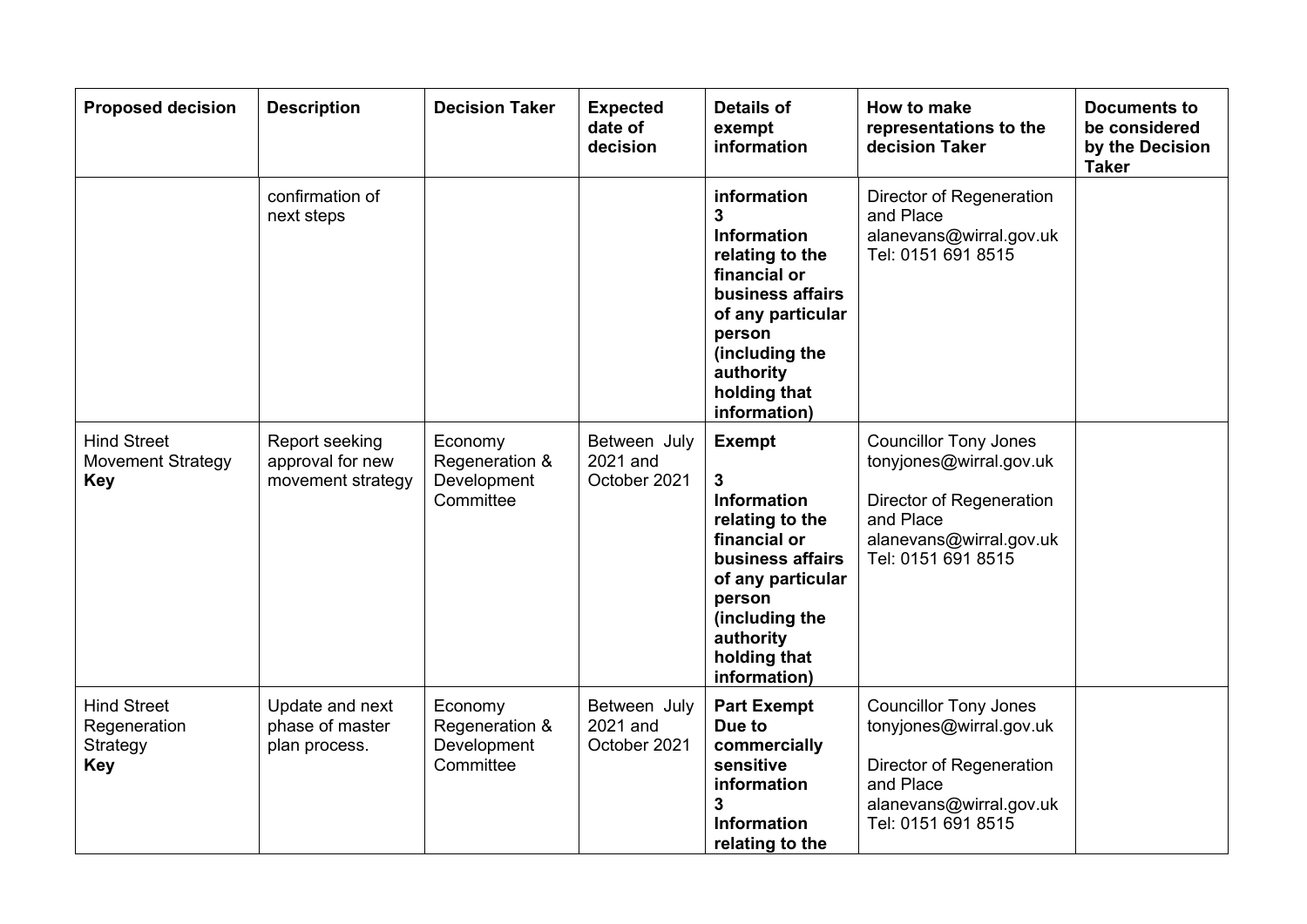| <b>Proposed decision</b>                                                                                                                                                        | <b>Description</b>                                                                                                                      | <b>Decision Taker</b>                                 | <b>Expected</b><br>date of<br>decision   | <b>Details of</b><br>exempt<br>information                                                                                                                                                                                                          | How to make<br>representations to the<br>decision Taker                                                                                           | <b>Documents to</b><br>be considered<br>by the Decision<br><b>Taker</b> |
|---------------------------------------------------------------------------------------------------------------------------------------------------------------------------------|-----------------------------------------------------------------------------------------------------------------------------------------|-------------------------------------------------------|------------------------------------------|-----------------------------------------------------------------------------------------------------------------------------------------------------------------------------------------------------------------------------------------------------|---------------------------------------------------------------------------------------------------------------------------------------------------|-------------------------------------------------------------------------|
|                                                                                                                                                                                 |                                                                                                                                         |                                                       |                                          | financial or<br>business affairs<br>of any particular<br>person<br>(including the<br>authority<br>holding that<br>information)                                                                                                                      |                                                                                                                                                   |                                                                         |
| Temporary Market,<br><b>Birkenhead</b><br><b>Key</b>                                                                                                                            | To seek approval<br>to deliver a<br>temporary market<br>within Birkenhead<br><b>Town Centre</b>                                         | Economy<br>Regeneration &<br>Development<br>Committee | Between July<br>2021 and<br>October 2021 | <b>Exempt</b><br>Due to<br>commercially<br>sensitive<br>information<br>3<br><b>Information</b><br>relating to the<br>financial or<br>business affairs<br>of any particular<br>person<br>(including the<br>authority<br>holding that<br>information) | <b>Councillor Tony Jones</b><br>tonyjones@wirral.gov.uk<br>Director of Regeneration<br>and Place<br>alanevans@wirral.gov.uk<br>Tel: 0151 691 8515 |                                                                         |
| Appointment of<br><b>Preferred Developer</b><br>to Deliver the New<br>Ferry Regeneration<br>Masterplan and<br>Authority to<br>Commence a<br>Compulsory<br><b>Purchase Order</b> | Following a<br>procurement<br>exercise, a<br>preferred<br>development<br>partner needs to be<br>appointed to<br>deliver the<br>endorsed | Economy<br>Regeneration &<br>Development<br>Committee | Between July<br>2021 and<br>October 2021 | <b>Exempt</b><br>Due to<br>commercially<br>sensitive<br>information<br>3<br><b>Information</b><br>relating to the<br>financial or                                                                                                                   | <b>Councillor Tony Jones</b><br>tonyjones@wirral.gov.uk<br>Director of Regeneration<br>and Place<br>alanevans@wirral.gov.uk<br>Tel: 0151 691 8515 |                                                                         |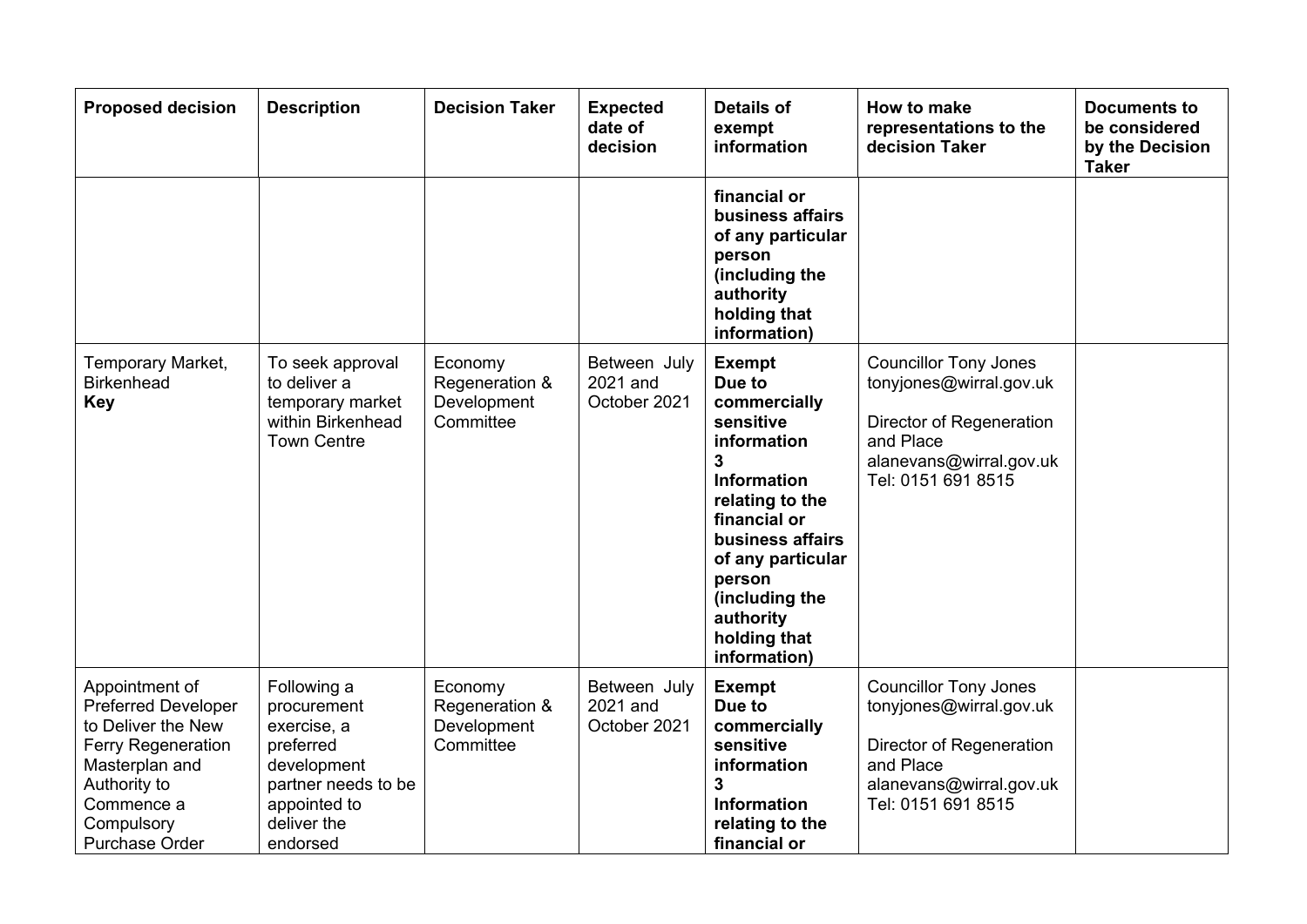| <b>Proposed decision</b>                                  | <b>Description</b>                                                                                                                                                                                                           | <b>Decision Taker</b>                                                              | <b>Expected</b><br>date of<br>decision   | <b>Details of</b><br>exempt<br>information                                                                                                                                                                                                                          | How to make<br>representations to the<br>decision Taker                                                                                           | <b>Documents to</b><br>be considered<br>by the Decision<br><b>Taker</b> |
|-----------------------------------------------------------|------------------------------------------------------------------------------------------------------------------------------------------------------------------------------------------------------------------------------|------------------------------------------------------------------------------------|------------------------------------------|---------------------------------------------------------------------------------------------------------------------------------------------------------------------------------------------------------------------------------------------------------------------|---------------------------------------------------------------------------------------------------------------------------------------------------|-------------------------------------------------------------------------|
| <b>Key</b>                                                | development<br>option in New<br>Ferry. It is also<br>requested that<br>CPO proceedings<br>are started for<br>property interests<br>that cannot be<br>acquired by<br>agreement and are<br>necessary for the<br>redevelopment. |                                                                                    |                                          | business affairs<br>of any particular<br>person<br>(including the<br>authority<br>holding that<br>information)                                                                                                                                                      |                                                                                                                                                   |                                                                         |
| <b>Economic Strategy</b><br>2026<br><b>Key</b>            | To report on the<br>development of an<br><b>Economic Strategy</b><br>for Wirral.                                                                                                                                             | Economy<br>Regeneration &<br>Development<br>Committee                              | Between July<br>2021 and<br>October 2021 | <b>Part Exempt</b><br>Due to<br>commercially<br>sensitive<br>information<br>$\mathbf{3}$<br><b>Information</b><br>relating to the<br>financial or<br>business affairs<br>of any particular<br>person<br>(including the<br>authority<br>holding that<br>information) | <b>Councillor Tony Jones</b><br>tonyjones@wirral.gov.uk<br>Director of Regeneration<br>and Place<br>alanevans@wirral.gov.uk<br>Tel: 0151 691 8515 |                                                                         |
| <b>Spatial Framework</b><br>for the Borough<br><b>Key</b> | To consider<br>proposals for a<br><b>Spatial Framework</b><br>to support the<br>priorities of the                                                                                                                            | Director of<br>Regeneration and<br>Place, Economy<br>Regeneration &<br>Development | Between July<br>2021 and<br>October 2021 |                                                                                                                                                                                                                                                                     | <b>Councillor Tony Jones</b><br>tonyjones@wirral.gov.uk<br>Director of Regeneration<br>and Place                                                  |                                                                         |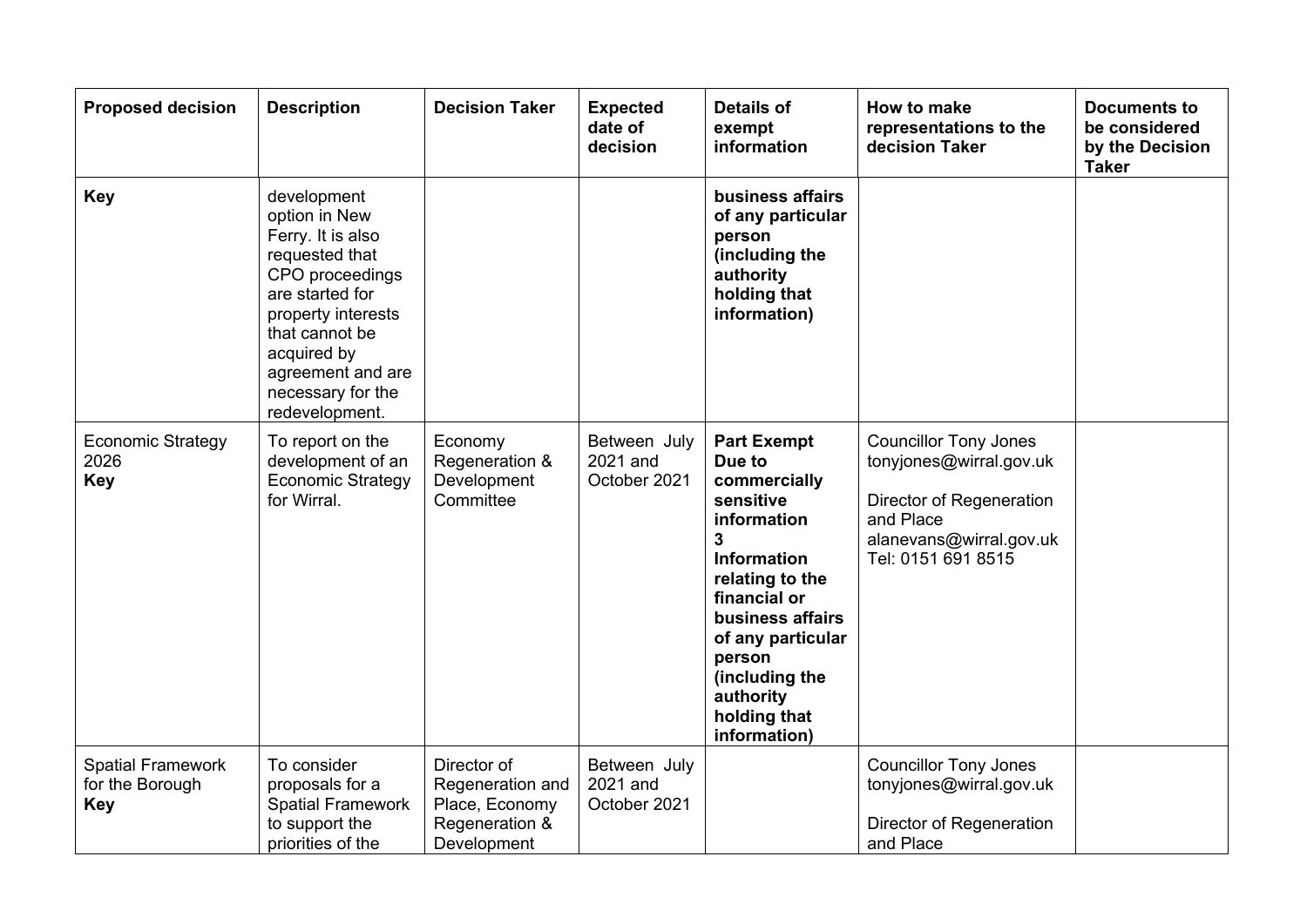| <b>Proposed decision</b>                                                                                               | <b>Description</b>                                                                                                                                                        | <b>Decision Taker</b>                                 | <b>Expected</b><br>date of<br>decision   | <b>Details of</b><br>exempt<br>information                                                                                                                                                                                                          | How to make<br>representations to the<br>decision Taker                                                                                           | <b>Documents to</b><br>be considered<br>by the Decision<br><b>Taker</b> |
|------------------------------------------------------------------------------------------------------------------------|---------------------------------------------------------------------------------------------------------------------------------------------------------------------------|-------------------------------------------------------|------------------------------------------|-----------------------------------------------------------------------------------------------------------------------------------------------------------------------------------------------------------------------------------------------------|---------------------------------------------------------------------------------------------------------------------------------------------------|-------------------------------------------------------------------------|
|                                                                                                                        | Strategic<br>Regeneration<br>Framework and<br>Local Plan, identify<br>key infrastructure<br>linkages and<br>secure further<br>investment in<br>priority spatial<br>areas. | Committee                                             |                                          |                                                                                                                                                                                                                                                     | alanevans@wirral.gov.uk<br>Tel: 0151 691 8515                                                                                                     |                                                                         |
| <b>Wirral Growth</b><br>Company - Final Site<br>Development Plan for<br><b>Birkenhead</b><br><b>Key</b>                | Report presenting<br>the final site<br>development plans<br>for the Birkenhead<br><b>Commercial District</b>                                                              | Economy<br>Regeneration &<br>Development<br>Committee | Between July<br>2021 and<br>October 2021 | <b>Exempt</b><br>Due to<br>commercially<br>sensitive<br>information<br>3<br><b>Information</b><br>relating to the<br>financial or<br>business affairs<br>of any particular<br>person<br>(including the<br>authority<br>holding that<br>information) | <b>Councillor Tony Jones</b><br>tonyjones@wirral.gov.uk<br>Director of Regeneration<br>and Place<br>alanevans@wirral.gov.uk<br>Tel: 0151 691 8515 |                                                                         |
| <b>Wirral Growth</b><br><b>Company Final Site</b><br>Development Plans<br>for Moreton and<br>Bromborough<br><b>Key</b> | Report setting out<br>final site<br>development plans<br>for Moreton and<br>Bromborough as<br>set out in the<br>Partnership                                               | Economy<br>Regeneration &<br>Development<br>Committee | Between July<br>2021 and<br>October 2021 | <b>Exempt</b><br>Due to<br>commercially<br>sensitive<br>information<br>3<br><b>Information</b>                                                                                                                                                      | <b>Councillor Tony Jones</b><br>tonyjones@wirral.gov.uk<br>Director of Regeneration<br>and Place<br>alanevans@wirral.gov.uk<br>Tel: 0151 691 8515 |                                                                         |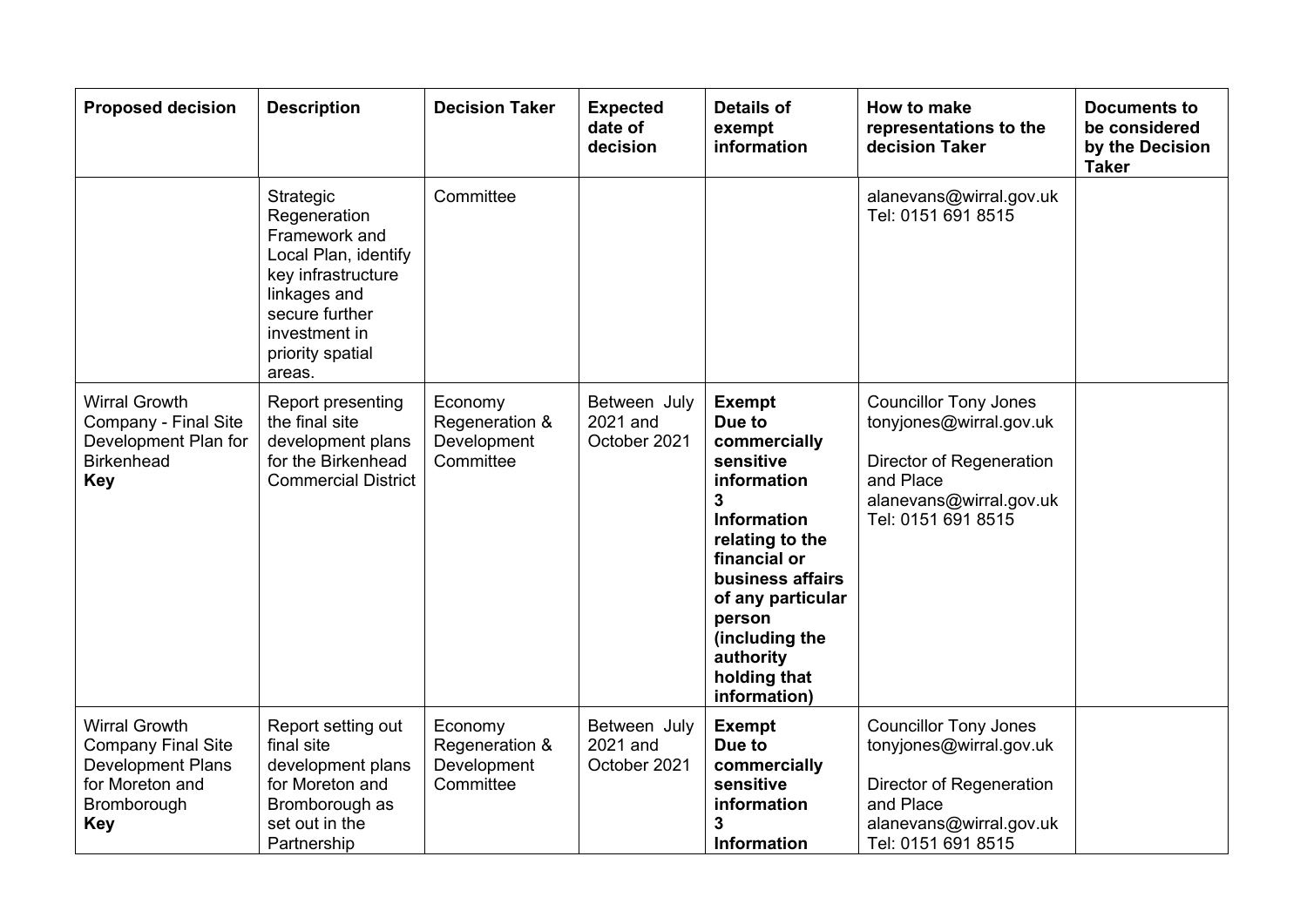| <b>Proposed decision</b>                                                                                 | <b>Description</b>                                                                                                               | <b>Decision Taker</b>                                             | <b>Expected</b><br>date of<br>decision   | <b>Details of</b><br>exempt<br>information                                                                                                                                                                                                                     | How to make<br>representations to the<br>decision Taker                                                                                           | <b>Documents to</b><br>be considered<br>by the Decision<br><b>Taker</b> |
|----------------------------------------------------------------------------------------------------------|----------------------------------------------------------------------------------------------------------------------------------|-------------------------------------------------------------------|------------------------------------------|----------------------------------------------------------------------------------------------------------------------------------------------------------------------------------------------------------------------------------------------------------------|---------------------------------------------------------------------------------------------------------------------------------------------------|-------------------------------------------------------------------------|
|                                                                                                          | Agreement                                                                                                                        |                                                                   |                                          | relating to the<br>financial or<br>business affairs<br>of any particular<br>person<br>(including the<br>authority<br>holding that<br>information)                                                                                                              |                                                                                                                                                   |                                                                         |
| <b>Wirral Growth</b><br>Company -<br><b>Birkenhead Offices</b><br><b>Funding Agreement</b><br><b>Key</b> | Report setting out<br>the Investor Terms<br>for the<br>unconditional<br>Agreement for<br>Lease for the WGC<br>Office development | Economy<br>Regeneration &<br>Development<br>Committee,<br>Council | Between July<br>2021 and<br>October 2021 | <b>Exempt</b><br>Due to<br>commercially<br>sensitive<br>information<br>$\mathbf{3}$<br><b>Information</b><br>relating to the<br>financial or<br>business affairs<br>of any particular<br>person<br>(including the<br>authority<br>holding that<br>information) | <b>Councillor Tony Jones</b><br>tonyjones@wirral.gov.uk<br>Director of Regeneration<br>and Place<br>alanevans@wirral.gov.uk<br>Tel: 0151 691 8515 |                                                                         |
| <b>Investment Plan</b><br><b>Key</b>                                                                     | Report setting out<br>a proposed<br>Investment<br>Strategy to support<br>the operation of<br>council assets and<br>investments   | Economy<br>Regeneration &<br>Development<br>Committee             | Between July<br>2021 and<br>October 2021 |                                                                                                                                                                                                                                                                | <b>Councillor Tony Jones</b><br>tonyjones@wirral.gov.uk<br>Director of Regeneration<br>and Place<br>alanevans@wirral.gov.uk<br>Tel: 0151 691 8515 |                                                                         |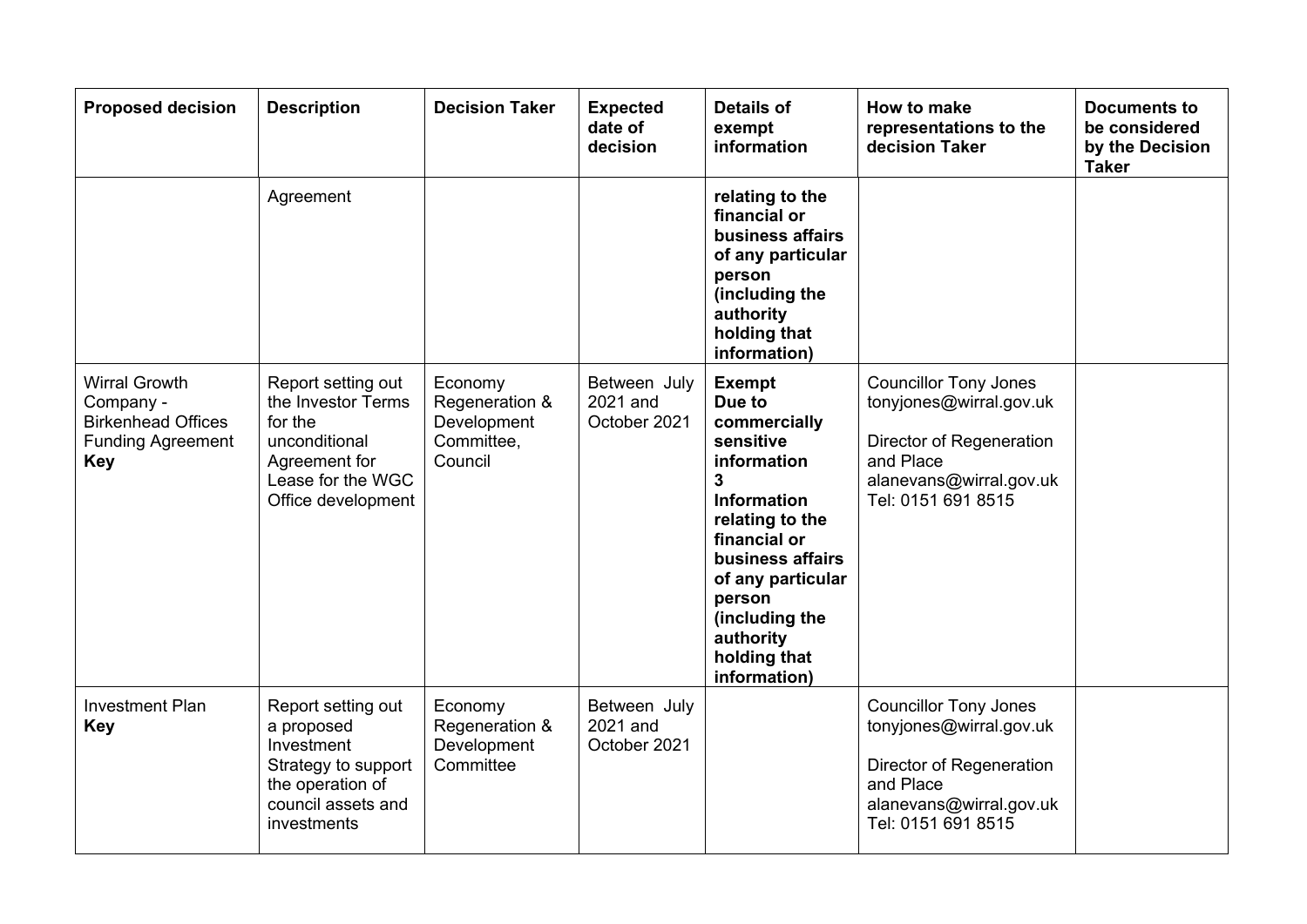| <b>Proposed decision</b>                                                | <b>Description</b>                                                                                                                                                                                                                           | <b>Decision Taker</b>                                                                              | <b>Expected</b><br>date of<br>decision   | <b>Details of</b><br>exempt<br>information | How to make<br>representations to the<br>decision Taker                                                                                           | <b>Documents to</b><br>be considered<br>by the Decision<br><b>Taker</b> |
|-------------------------------------------------------------------------|----------------------------------------------------------------------------------------------------------------------------------------------------------------------------------------------------------------------------------------------|----------------------------------------------------------------------------------------------------|------------------------------------------|--------------------------------------------|---------------------------------------------------------------------------------------------------------------------------------------------------|-------------------------------------------------------------------------|
| <b>Active Travel Funding</b><br><b>Key</b>                              | Acceptance and<br>allocation of<br>funding                                                                                                                                                                                                   | Economy<br>Regeneration &<br>Development<br>Committee,<br>Director of<br>Regeneration and<br>Place | Between July<br>2021 and<br>October 2021 |                                            | <b>Councillor Tony Jones</b><br>tonyjones@wirral.gov.uk<br>Director of Regeneration<br>and Place<br>alanevans@wirral.gov.uk<br>Tel: 0151 691 8515 |                                                                         |
| <b>Active Travel</b><br>Strategy<br><b>Key</b>                          | Report seeking<br>approval of<br>strategy                                                                                                                                                                                                    | Economy<br>Regeneration &<br>Development<br>Committee                                              | Between July<br>2021 and<br>October 2021 |                                            | <b>Councillor Tony Jones</b><br>tonyjones@wirral.gov.uk<br>Director of Regeneration<br>and Place<br>alanevans@wirral.gov.uk<br>Tel: 0151 691 8515 |                                                                         |
| Sustainable Urban<br><b>Development Work</b><br>Package 7<br><b>Key</b> | To enter into a<br>grant funding<br>agreement,<br>undertake required<br>legal, consultation<br>and procurement<br>processes and<br>award of contract<br>to deliver a<br>package of walking<br>and cycling<br>infrastructure<br>improvements. | Economy<br>Regeneration &<br>Development<br>Committee                                              | Between July<br>2021 and<br>October 2021 |                                            | <b>Councillor Tony Jones</b><br>tonyjones@wirral.gov.uk<br>Director of Regeneration<br>and Place<br>alanevans@wirral.gov.uk<br>Tel: 0151 691 8515 |                                                                         |
| <b>Mass Transit</b><br><b>Key</b>                                       | Report providing<br>update on business<br>case development<br>and next steps                                                                                                                                                                 | Economy<br>Regeneration &<br>Development<br>Committee                                              | Between July<br>2021 and<br>October 2021 |                                            | <b>Councillor Tony Jones</b><br>tonyjones@wirral.gov.uk<br>Director of Regeneration<br>and Place<br>alanevans@wirral.gov.uk                       |                                                                         |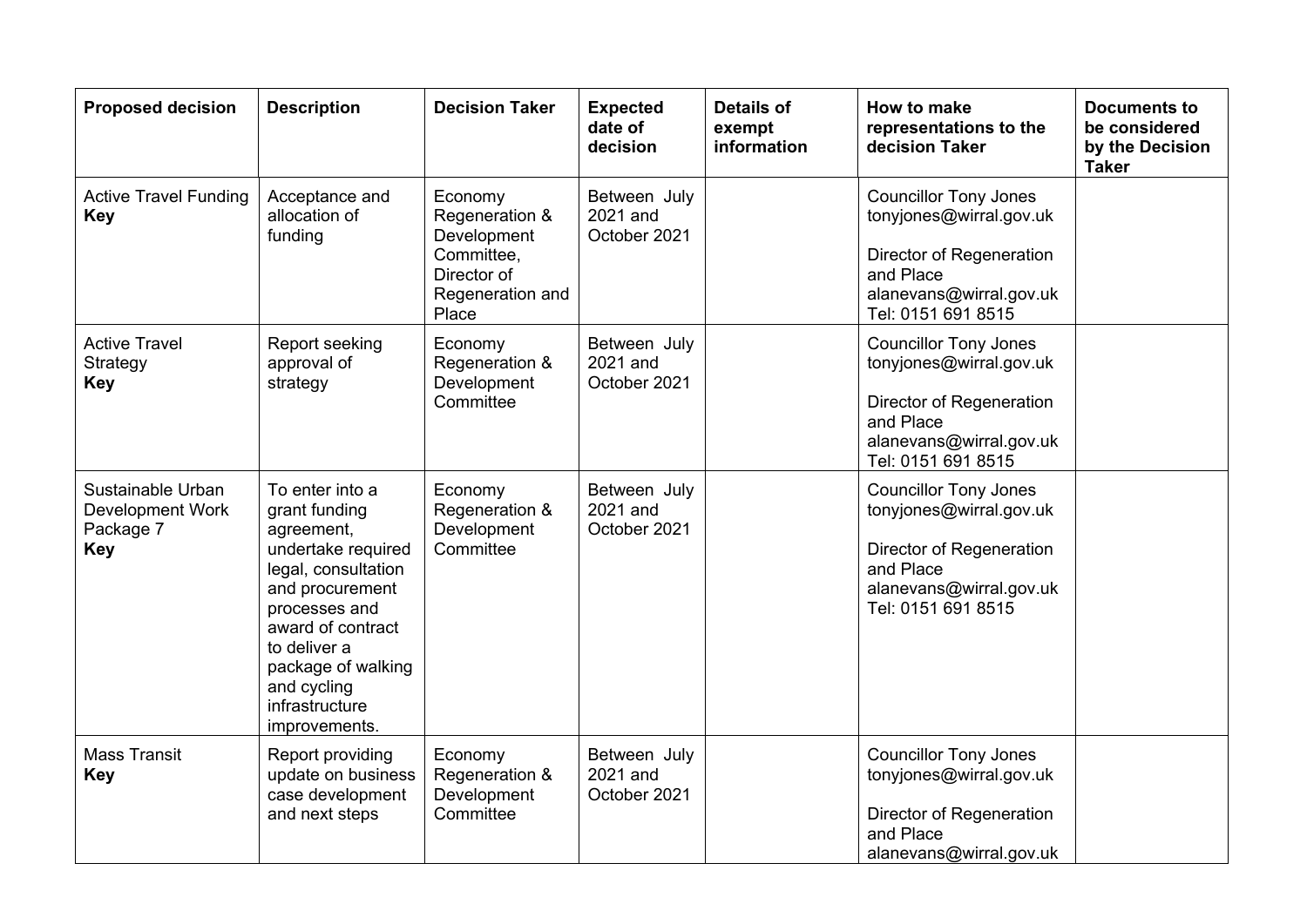| <b>Proposed decision</b>                                                                                                                 | <b>Description</b>                                                                                                          | <b>Decision Taker</b>                                                                                 | <b>Expected</b><br>date of<br>decision   | <b>Details of</b><br>exempt<br>information | How to make<br>representations to the<br>decision Taker                                                                                           | <b>Documents to</b><br>be considered<br>by the Decision<br><b>Taker</b> |
|------------------------------------------------------------------------------------------------------------------------------------------|-----------------------------------------------------------------------------------------------------------------------------|-------------------------------------------------------------------------------------------------------|------------------------------------------|--------------------------------------------|---------------------------------------------------------------------------------------------------------------------------------------------------|-------------------------------------------------------------------------|
|                                                                                                                                          |                                                                                                                             |                                                                                                       |                                          |                                            | Tel: 0151 691 8515                                                                                                                                |                                                                         |
| <b>Liverpool City Region</b><br><b>Cycling Walking</b><br>Investment Plan -<br><b>Birkenhead to New</b><br><b>Brighton</b><br><b>Key</b> | Report providing<br>update in scheme<br>development and<br>seeking approval<br>for next steps<br>regarding<br>consultation. | Economy<br>Regeneration &<br>Development<br>Committee                                                 | Between July<br>2021 and<br>October 2021 |                                            | <b>Councillor Tony Jones</b><br>tonyjones@wirral.gov.uk<br>Director of Regeneration<br>and Place<br>alanevans@wirral.gov.uk<br>Tel: 0151 691 8515 |                                                                         |
| Liveable<br>Neighbourhoods<br><b>Key</b>                                                                                                 | Report seeking<br>approval for<br>Liveable<br>Neighbourhoods<br>project                                                     | Economy<br>Regeneration &<br>Development<br>Committee                                                 | Between July<br>2021 and<br>October 2021 |                                            | <b>Councillor Tony Jones</b><br>tonyjones@wirral.gov.uk<br>Director of Regeneration<br>and Place<br>alanevans@wirral.gov.uk<br>Tel: 0151 691 8515 |                                                                         |
| <b>Wirral Local</b><br>Development<br>Scheme Update<br><b>Key</b>                                                                        |                                                                                                                             | Economy<br>Regeneration &<br>Development<br>Committee,<br>Policy and<br><b>Resources</b><br>Committee | Between July<br>2021 and<br>October 2021 |                                            | <b>Councillor Tony Jones</b><br>tonyjones@wirral.gov.uk<br>Director of Regeneration<br>and Place<br>alanevans@wirral.gov.uk<br>Tel: 0151 691 8515 |                                                                         |
| <b>Birkenhead Heat</b><br><b>Network</b><br><b>Key</b>                                                                                   |                                                                                                                             | Economy<br>Regeneration &<br>Development<br>Committee                                                 | Between July<br>2021 and<br>October 2021 |                                            | <b>Councillor Tony Jones</b><br>tonyjones@wirral.gov.uk<br>Director of Regeneration<br>and Place<br>alanevans@wirral.gov.uk<br>Tel: 0151 691 8515 |                                                                         |
| <b>Parking Strategy</b><br><b>Key</b>                                                                                                    | Report seeking<br>approval for new<br>parking strategy                                                                      | Economy<br>Regeneration &<br>Development                                                              | Between July<br>2021 and<br>October 2021 | <b>Exempt</b><br>Due to<br>commercially    | <b>Councillor Tony Jones</b><br>tonyjones@wirral.gov.uk                                                                                           |                                                                         |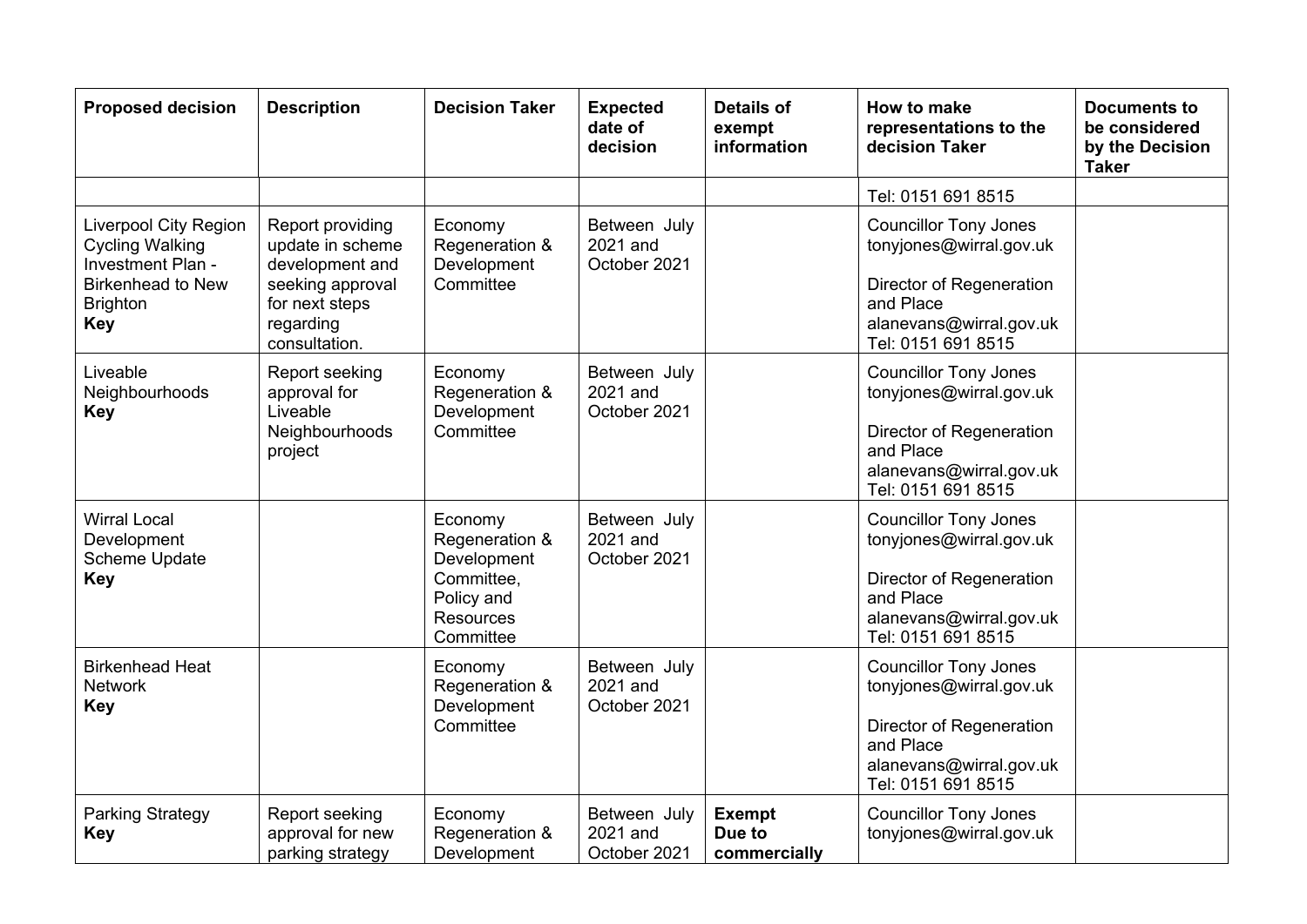| <b>Proposed decision</b>                                         | <b>Description</b>                                                                                                                                                                                                      | <b>Decision Taker</b>                                 | <b>Expected</b><br>date of<br>decision   | <b>Details of</b><br>exempt<br>information                                                                                                                                                               | How to make<br>representations to the<br>decision Taker                                                                                           | <b>Documents to</b><br>be considered<br>by the Decision<br><b>Taker</b> |
|------------------------------------------------------------------|-------------------------------------------------------------------------------------------------------------------------------------------------------------------------------------------------------------------------|-------------------------------------------------------|------------------------------------------|----------------------------------------------------------------------------------------------------------------------------------------------------------------------------------------------------------|---------------------------------------------------------------------------------------------------------------------------------------------------|-------------------------------------------------------------------------|
|                                                                  |                                                                                                                                                                                                                         | Committee                                             |                                          | sensitive<br>information<br>3<br><b>Information</b><br>relating to the<br>financial or<br>business affairs<br>of any particular<br>person<br>(including the<br>authority<br>holding that<br>information) | Director of Regeneration<br>and Place<br>alanevans@wirral.gov.uk<br>Tel: 0151 691 8515                                                            |                                                                         |
| <b>Future High Streets</b><br><b>Fund Projects</b><br><b>Key</b> | Report seeking<br>approval for<br>projects to be<br>delivered using<br><b>Future High Street</b><br>funding including, if<br>required legal,<br>consultation and<br>procurement<br>processes and<br>award of contracts. | Economy<br>Regeneration &<br>Development<br>Committee | Between July<br>2021 and<br>October 2021 |                                                                                                                                                                                                          | <b>Councillor Tony Jones</b><br>tonyjones@wirral.gov.uk<br>Director of Regeneration<br>and Place<br>alanevans@wirral.gov.uk<br>Tel: 0151 691 8515 |                                                                         |
| Dock Branch Park<br>Masterplan<br><b>Key</b>                     | Report seeking<br>approval for Dock<br><b>Branch Park</b><br>Masterplan                                                                                                                                                 | Economy<br>Regeneration &<br>Development<br>Committee | Between July<br>2021 and<br>October 2021 |                                                                                                                                                                                                          | <b>Councillor Tony Jones</b><br>tonyjones@wirral.gov.uk<br>Director of Regeneration<br>and Place<br>alanevans@wirral.gov.uk<br>Tel: 0151 691 8515 |                                                                         |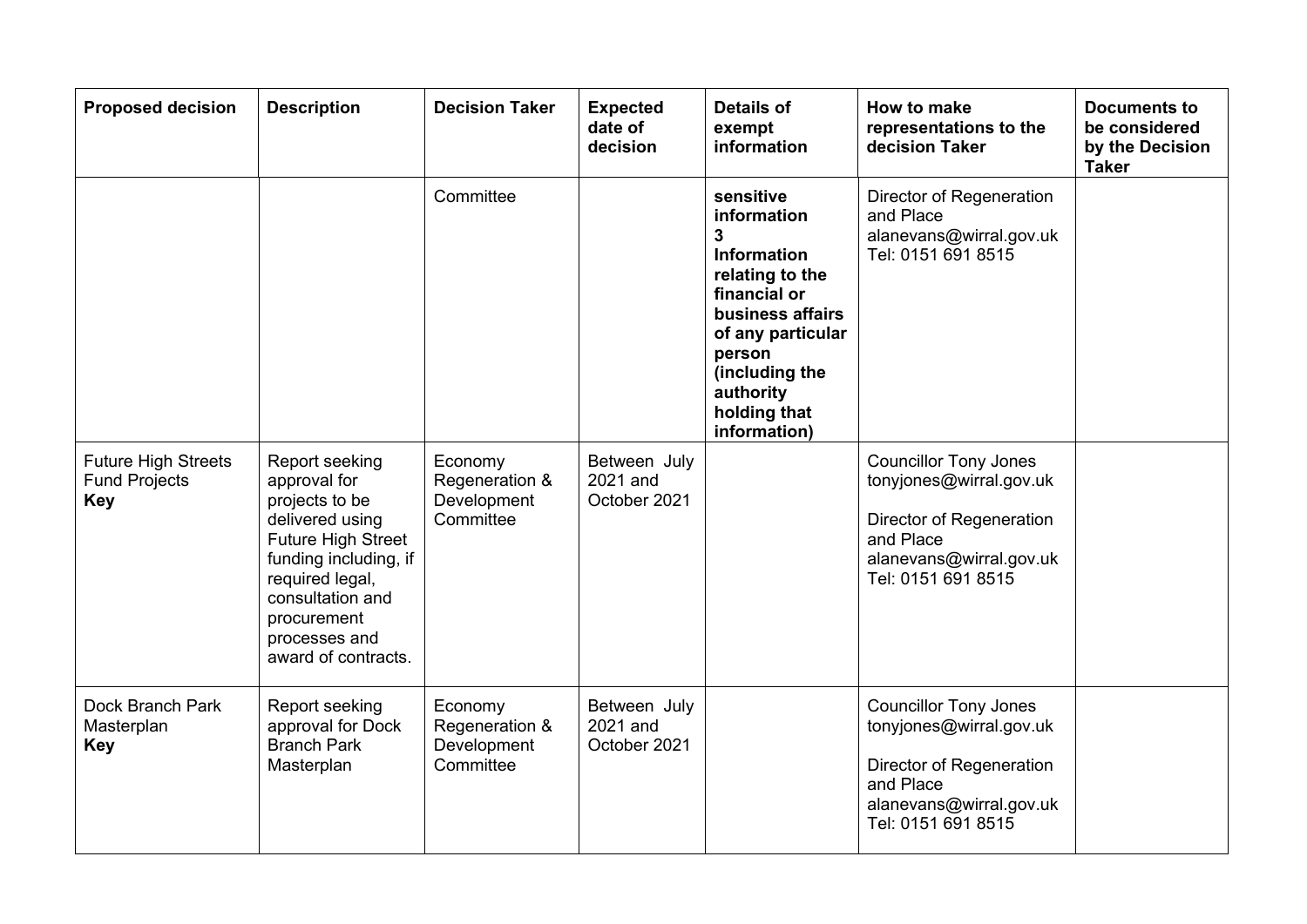| <b>Proposed decision</b>                                                    | <b>Description</b>                                                                                                                                              | <b>Decision Taker</b>                                 | <b>Expected</b><br>date of<br>decision   | <b>Details of</b><br>exempt<br>information                                                                                                                                                                                                          | How to make<br>representations to the<br>decision Taker                                                                                           | <b>Documents to</b><br>be considered<br>by the Decision<br><b>Taker</b> |
|-----------------------------------------------------------------------------|-----------------------------------------------------------------------------------------------------------------------------------------------------------------|-------------------------------------------------------|------------------------------------------|-----------------------------------------------------------------------------------------------------------------------------------------------------------------------------------------------------------------------------------------------------|---------------------------------------------------------------------------------------------------------------------------------------------------|-------------------------------------------------------------------------|
| Dock Branch Park -<br>Appointment of<br><b>Technical Team</b><br><b>Key</b> | Approval for<br>preferred bidder to<br>undertake design<br>and feasibility work<br>for Dock Branch<br>Park                                                      | Economy<br>Regeneration &<br>Development<br>Committee | Between July<br>2021 and<br>October 2021 | <b>Exempt</b><br>Due to<br>commercially<br>sensitive<br>information<br>3<br>Information<br>relating to the<br>financial or<br>business affairs<br>of any particular<br>person<br>(including the<br>authority<br>holding that<br>information)        | <b>Councillor Tony Jones</b><br>tonyjones@wirral.gov.uk<br>Director of Regeneration<br>and Place<br>alanevans@wirral.gov.uk<br>Tel: 0151 691 8515 |                                                                         |
| <b>Business Support</b><br>Service<br><b>Key</b>                            | Approval to agree<br>the final Business<br><b>Support Services</b><br>specification; to<br>commence<br>procurement and<br>conclude the final<br>contract award. | Director of<br>Regeneration and<br>Place              | Between July<br>2021 and<br>October 2021 | <b>Exempt</b><br>Due to<br>commercially<br>sensitive<br>information<br>3<br><b>Information</b><br>relating to the<br>financial or<br>business affairs<br>of any particular<br>person<br>(including the<br>authority<br>holding that<br>information) | <b>Councillor Tony Jones</b><br>tonyjones@wirral.gov.uk<br>Director of Regeneration<br>and Place<br>alanevans@wirral.gov.uk<br>Tel: 0151 691 8515 |                                                                         |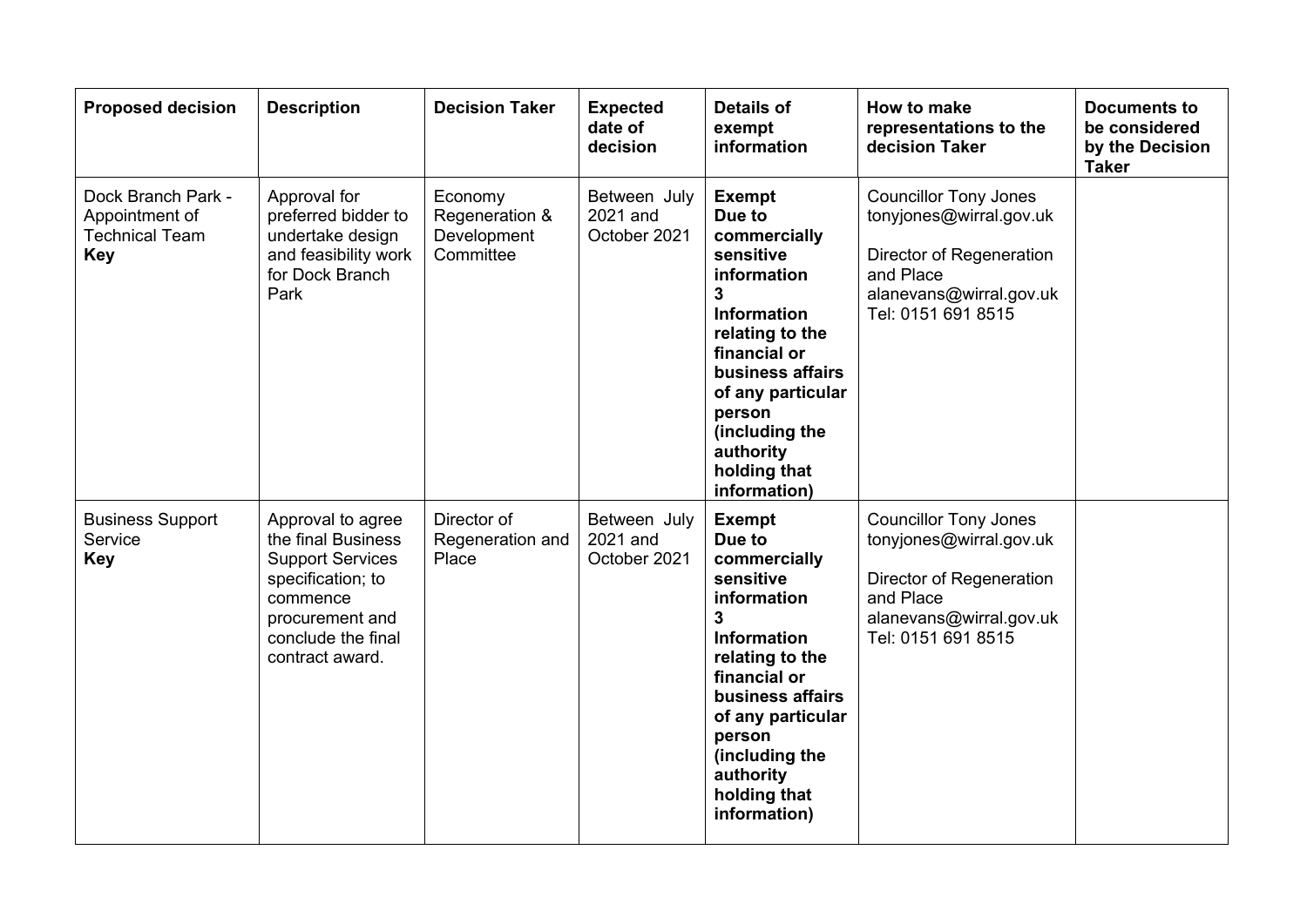| <b>Proposed decision</b>                                        | <b>Description</b>                                                                                                                                                                                                                       | <b>Decision Taker</b>                                 | <b>Expected</b><br>date of<br>decision   | <b>Details of</b><br>exempt<br>information                                                                                                                                                                                                              | How to make<br>representations to the<br>decision Taker                                                                                           | <b>Documents to</b><br>be considered<br>by the Decision<br><b>Taker</b> |
|-----------------------------------------------------------------|------------------------------------------------------------------------------------------------------------------------------------------------------------------------------------------------------------------------------------------|-------------------------------------------------------|------------------------------------------|---------------------------------------------------------------------------------------------------------------------------------------------------------------------------------------------------------------------------------------------------------|---------------------------------------------------------------------------------------------------------------------------------------------------|-------------------------------------------------------------------------|
| Towns / High Street<br><b>Funding Initiatives</b><br><b>Key</b> | To report on<br>applications to<br>various funding<br>streams to support<br>the growth of<br>towns/high streets.<br>To include relevant<br>proposals and<br>approvals to accept<br>the funding and<br>commence delivery<br>/ commission. | Economy<br>Regeneration &<br>Development<br>Committee | Between July<br>2021 and<br>October 2021 | <b>Exempt</b><br>Due to<br>commercially<br>sensitive<br>information<br>3<br>Information<br>relating to the<br>financial or<br>business affairs<br>of any particular<br>person<br>(including the<br>authority<br>holding that<br>information)            | <b>Councillor Tony Jones</b><br>tonyjones@wirral.gov.uk<br>Director of Regeneration<br>and Place<br>alanevans@wirral.gov.uk<br>Tel: 0151 691 8515 |                                                                         |
| Maritime Knowledge<br>Hub<br><b>Key</b>                         | Approval to accept<br><b>Grant Funding</b><br>Agreements from<br>MHCLG and<br><b>LCRCA</b> for delivery<br>of the Maritime<br>Accelerator Pre-<br>Test & Trial<br>Project.                                                               | Director of<br>Regeneration and<br>Place              | Between July<br>2021 and<br>October 2021 | <b>Exempt</b><br>Due to<br>commercially<br>sensitive<br>information<br>$\mathbf{3}$<br>Information<br>relating to the<br>financial or<br>business affairs<br>of any particular<br>person<br>(including the<br>authority<br>holding that<br>information) | <b>Councillor Tony Jones</b><br>tonyjones@wirral.gov.uk<br>Director of Regeneration<br>and Place<br>alanevans@wirral.gov.uk<br>Tel: 0151 691 8515 |                                                                         |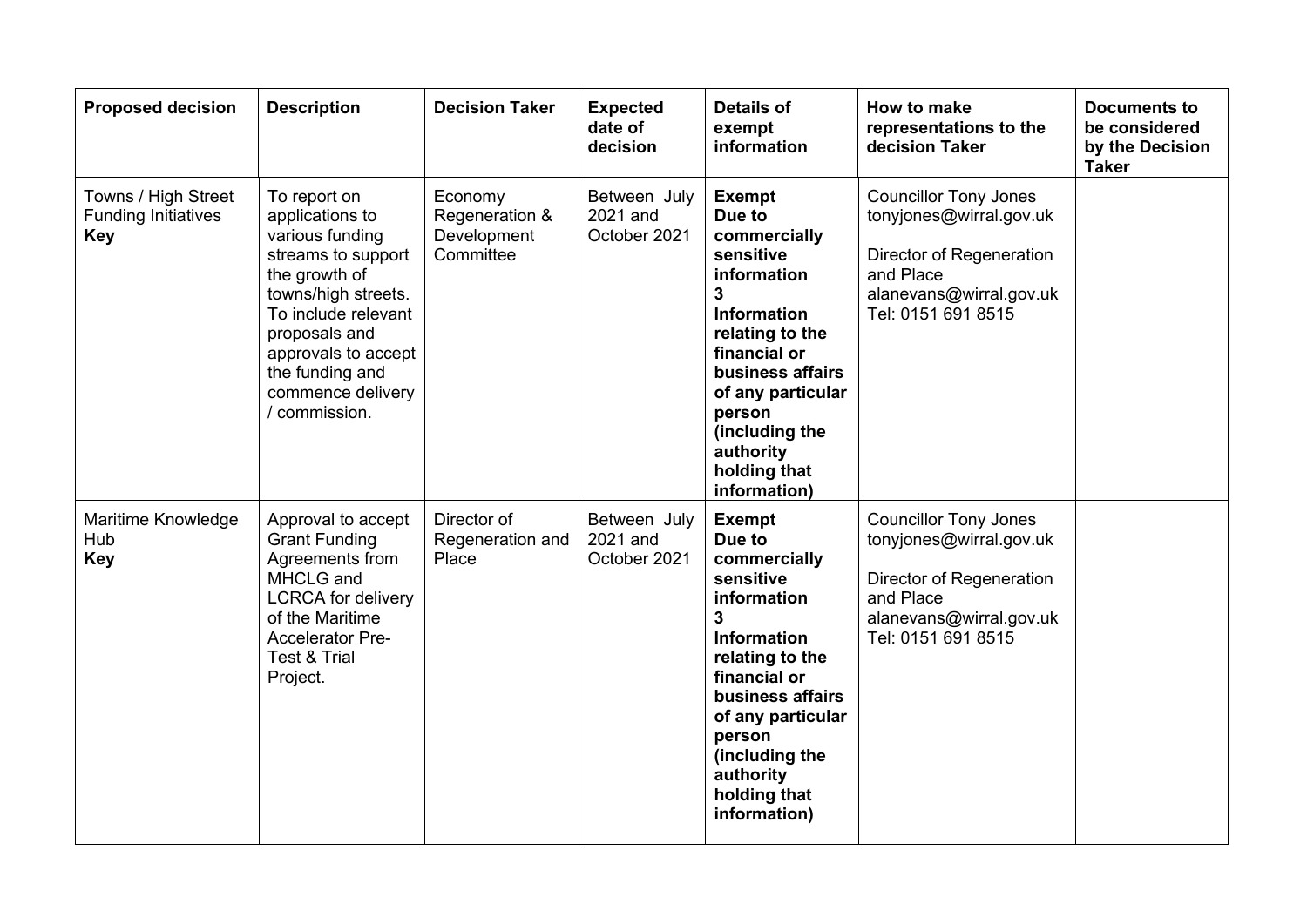| <b>Proposed decision</b>                                                  | <b>Description</b>                                                                                                                                                                                                                              | <b>Decision Taker</b>                                              | <b>Expected</b><br>date of<br>decision   | <b>Details of</b><br>exempt<br>information                                                                                                                                                                                                          | How to make<br>representations to the<br>decision Taker                                                                                                                   | <b>Documents to</b><br>be considered<br>by the Decision<br><b>Taker</b> |
|---------------------------------------------------------------------------|-------------------------------------------------------------------------------------------------------------------------------------------------------------------------------------------------------------------------------------------------|--------------------------------------------------------------------|------------------------------------------|-----------------------------------------------------------------------------------------------------------------------------------------------------------------------------------------------------------------------------------------------------|---------------------------------------------------------------------------------------------------------------------------------------------------------------------------|-------------------------------------------------------------------------|
| Wirral Waters, Dock<br>Road, Wallasey<br><b>Key</b>                       | Update report.                                                                                                                                                                                                                                  | Economy<br>Regeneration &<br>Development<br>Committee              | Between July<br>2021 and<br>October 2021 | <b>Exempt</b><br>Due to<br>commercially<br>sensitive<br>information<br>3<br><b>Information</b><br>relating to the<br>financial or<br>business affairs<br>of any particular<br>person<br>(including the<br>authority<br>holding that<br>information) | <b>Councillor Tony Jones</b><br>tonyjones@wirral.gov.uk<br>Director of Regeneration<br>and Place<br>alanevans@wirral.gov.uk<br>Tel: 0151 691 8515                         |                                                                         |
| Dog Fouling Strategy<br><b>Key</b>                                        | The Council's<br>strategy for tackling<br>dog fouling,<br>focusing on<br>targeted education,<br>engagement,<br>enablement and<br>enforcement; to<br>achieve long term<br>behaviour change<br>in the minority of<br>irresponsible dog<br>owners. | Environment,<br>Climate<br>Emergency and<br>Transport<br>Committee | Between July<br>2021 and<br>October 2021 |                                                                                                                                                                                                                                                     | <b>Councillor Elizabeth Grey</b><br>elizabethgrey@wirral.gov.<br>uk<br>Director of<br>Neighbourhood Services<br>nicolabutterworth@wirral.<br>gov.uk<br>Tel: 0151 606 2130 |                                                                         |
| Highway<br>Maintenance Term<br><b>Service Contracts</b><br>Review and Re- |                                                                                                                                                                                                                                                 | Environment,<br>Climate<br>Emergency and<br>Transport              | Between July<br>2021 and<br>October 2021 |                                                                                                                                                                                                                                                     | <b>Councillor Elizabeth Grey</b><br>elizabethgrey@wirral.gov.<br>uk                                                                                                       |                                                                         |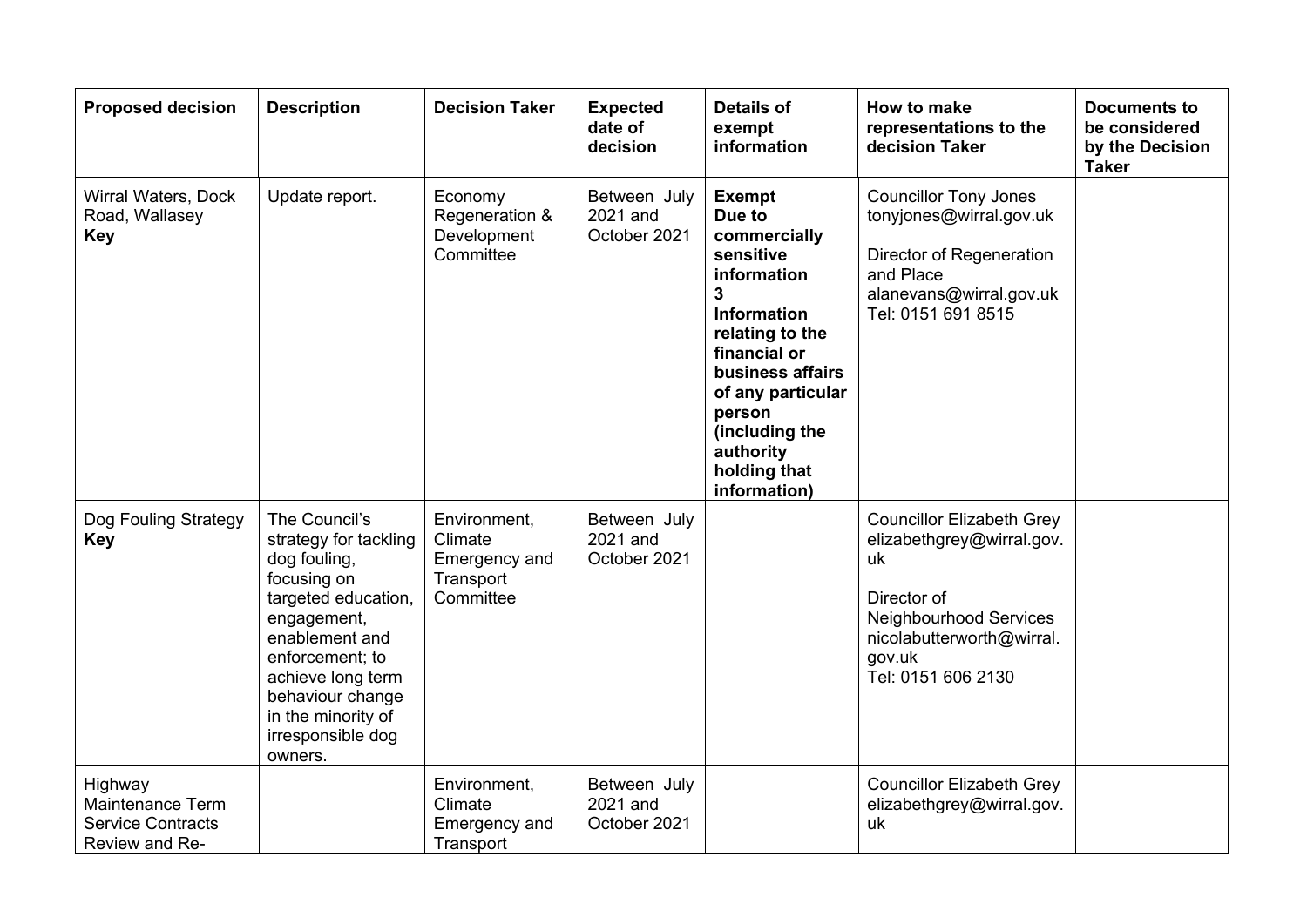| <b>Proposed decision</b>                                                                                             | <b>Description</b>                                                                                                                                                                                                                                                                                                                                                       | <b>Decision Taker</b>                                              | <b>Expected</b><br>date of<br>decision   | <b>Details of</b><br>exempt<br>information | <b>How to make</b><br>representations to the<br>decision Taker                                                                                                            | <b>Documents to</b><br>be considered<br>by the Decision<br><b>Taker</b> |
|----------------------------------------------------------------------------------------------------------------------|--------------------------------------------------------------------------------------------------------------------------------------------------------------------------------------------------------------------------------------------------------------------------------------------------------------------------------------------------------------------------|--------------------------------------------------------------------|------------------------------------------|--------------------------------------------|---------------------------------------------------------------------------------------------------------------------------------------------------------------------------|-------------------------------------------------------------------------|
| Procurement<br><b>Key</b>                                                                                            |                                                                                                                                                                                                                                                                                                                                                                          | Committee                                                          |                                          |                                            | Director of<br>Neighbourhood Services<br>nicolabutterworth@wirral.<br>gov.uk<br>Tel: 0151 606 2130                                                                        |                                                                         |
| Road Safety Action<br>Plan and Update<br><b>Key</b>                                                                  |                                                                                                                                                                                                                                                                                                                                                                          | Environment,<br>Climate<br>Emergency and<br>Transport<br>Committee | Between July<br>2021 and<br>October 2021 |                                            | <b>Councillor Elizabeth Grey</b><br>elizabethgrey@wirral.gov.<br>uk<br>Director of<br>Neighbourhood Services<br>nicolabutterworth@wirral.<br>gov.uk<br>Tel: 0151 606 2130 |                                                                         |
| West Kirby Flood<br>Alleviation -<br>Appointment of<br>Contractor for the<br><b>Construction Phase</b><br><b>Key</b> | Report seeking<br>approval for the<br>appointment of a<br>contractor under<br>the Environment<br>Agency's<br>Collaborative<br>Delivery<br>Framework for the<br>construction phase<br>of the West Kirby<br><b>Flood Alleviation</b><br>Scheme. The<br>scheme estimate.<br>which is based<br>upon a target cost,<br>is £6m which is<br>funded by Flood<br>Defence Grant in | Environment,<br>Climate<br>Emergency and<br>Transport<br>Committee | Between July<br>2021 and<br>October 2021 |                                            | <b>Councillor Elizabeth Grey</b><br>elizabethgrey@wirral.gov.<br>uk<br>Director of<br>Neighbourhood Services<br>nicolabutterworth@wirral.<br>gov.uk<br>Tel: 0151 606 2130 |                                                                         |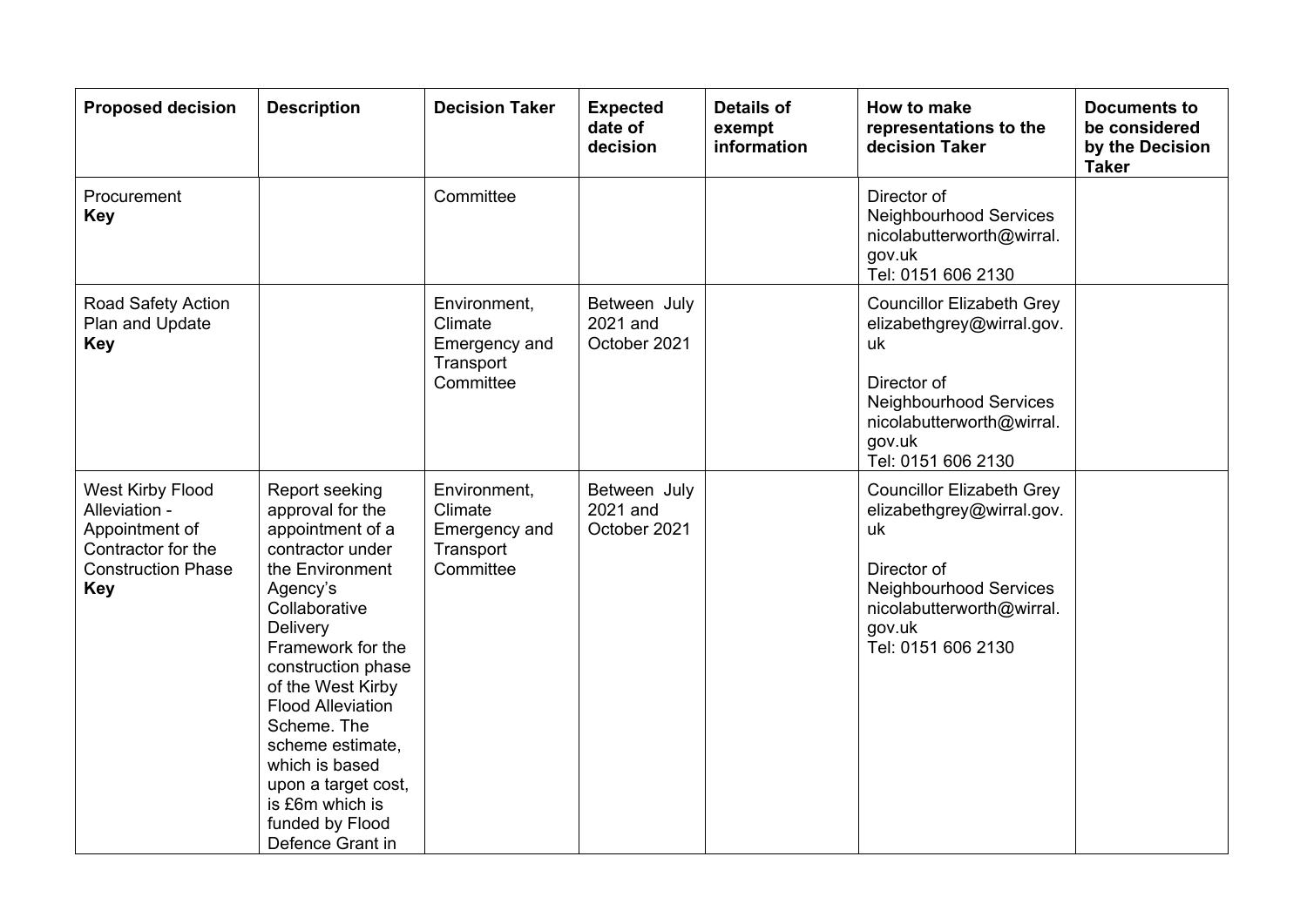| <b>Proposed decision</b>                                                       | <b>Description</b>                                                                                                                                                                                                                                                                                                                                                                                                                                                                                                                                              | <b>Decision Taker</b>                                              | <b>Expected</b><br>date of<br>decision   | <b>Details of</b><br>exempt<br>information | How to make<br>representations to the<br>decision Taker                                                                                                                          | <b>Documents to</b><br>be considered<br>by the Decision<br><b>Taker</b> |
|--------------------------------------------------------------------------------|-----------------------------------------------------------------------------------------------------------------------------------------------------------------------------------------------------------------------------------------------------------------------------------------------------------------------------------------------------------------------------------------------------------------------------------------------------------------------------------------------------------------------------------------------------------------|--------------------------------------------------------------------|------------------------------------------|--------------------------------------------|----------------------------------------------------------------------------------------------------------------------------------------------------------------------------------|-------------------------------------------------------------------------|
|                                                                                | Aid, Environment<br>Agency Local Levy<br>and Council<br>Capital.                                                                                                                                                                                                                                                                                                                                                                                                                                                                                                |                                                                    |                                          |                                            |                                                                                                                                                                                  |                                                                         |
| Wallasey<br>Embankment<br>Reinforcement -<br>Acceptance of Grant<br><b>Key</b> | Report informing of<br>progress in<br>developing a<br>scheme to arrest<br>erosion at the base<br>of Wallasey<br>Embankment,<br>which, if left without<br>intervention would<br>increase the risk of<br>flooding to 800<br>properties in the<br>Leasowe and<br>Moreton areas.<br>Report will seek<br>approval for the<br>acceptance of<br>grant following<br>successful<br>business case<br>submission to<br>undertake<br>construction works<br>to the<br>embankment.<br><b>Flood Defence</b><br>Grant in Aid is<br>expected to be in<br>the region of<br>£1.5m. | Environment,<br>Climate<br>Emergency and<br>Transport<br>Committee | Between July<br>2021 and<br>October 2021 |                                            | <b>Councillor Elizabeth Grey</b><br>elizabethgrey@wirral.gov.<br>uk<br>Director of<br><b>Neighbourhood Services</b><br>nicolabutterworth@wirral.<br>gov.uk<br>Tel: 0151 606 2130 |                                                                         |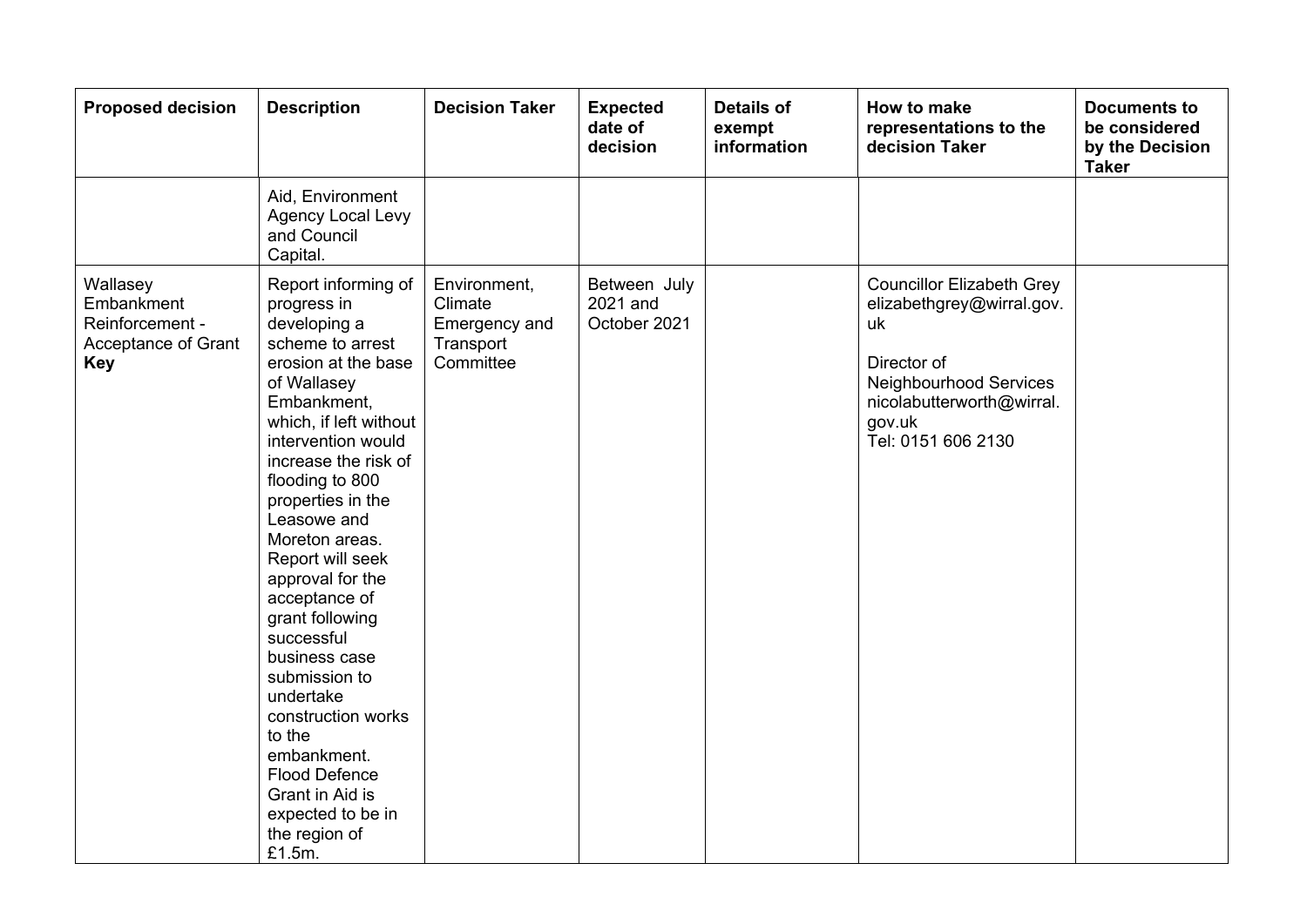| <b>Proposed decision</b>                                                                             | <b>Description</b>                                                                                                                                                                                                                            | <b>Decision Taker</b>                                                                                              | <b>Expected</b><br>date of<br>decision   | <b>Details of</b><br>exempt<br>information | How to make<br>representations to the<br>decision Taker                                                                                                                                     | <b>Documents to</b><br>be considered<br>by the Decision<br><b>Taker</b> |
|------------------------------------------------------------------------------------------------------|-----------------------------------------------------------------------------------------------------------------------------------------------------------------------------------------------------------------------------------------------|--------------------------------------------------------------------------------------------------------------------|------------------------------------------|--------------------------------------------|---------------------------------------------------------------------------------------------------------------------------------------------------------------------------------------------|-------------------------------------------------------------------------|
| <b>Car Parking Charges</b><br>Options<br><b>Key</b>                                                  |                                                                                                                                                                                                                                               | Environment,<br>Climate<br>Emergency and<br>Transport<br>Committee,<br>Policy and<br><b>Resources</b><br>Committee | <b>July 2021</b>                         |                                            | <b>Councillor Elizabeth Grey</b><br>elizabethgrey@wirral.gov.<br>uk<br>Director of<br>Neighbourhood Services<br>nicolabutterworth@wirral.<br>gov.uk<br>Tel: 0151 606 2130                   |                                                                         |
| <b>Weed Treatment</b><br><b>Options Report</b><br><b>Key</b>                                         | Officers will<br>present a report on<br>the options<br>appraisal work<br>which is being<br>undertaken in<br>respect of the<br>future of weed<br>treatment from 1<br>April, 2022 which is<br>when the current<br>contract<br>arrangements end. | Environment,<br>Climate<br>Emergency and<br>Transport<br>Committee                                                 | Between July<br>2021 and<br>October 2021 |                                            | <b>Councillor Elizabeth Grey</b><br>elizabethgrey@wirral.gov.<br>uk<br><b>Assistant Director - Parks</b><br>and Environment<br>colinclayton@wirral.gov.u<br>k<br>Tel: 0151 691 8361         |                                                                         |
| <b>Liverpool City Region</b><br><b>Enabling Powers and</b><br><b>Associated Issues</b><br><b>Key</b> | Various matters<br>which may require<br>the consent of this<br>Authority as one of<br>the constituent<br>authorities of the<br><b>Liverpool City</b><br><b>Region Combined</b><br>Authority                                                   | Policy and<br>Resources<br>Committee                                                                               | Between July<br>2021 and<br>October 2021 |                                            | <b>Councillor Janette</b><br>Williamson<br>janwilliamson@wirral.gov.<br>uk<br>Director of Law and<br>Governance (Monitoring<br>Officer)<br>philipmccourt@wirral.gov.<br>uk<br>Tel: 691 8498 |                                                                         |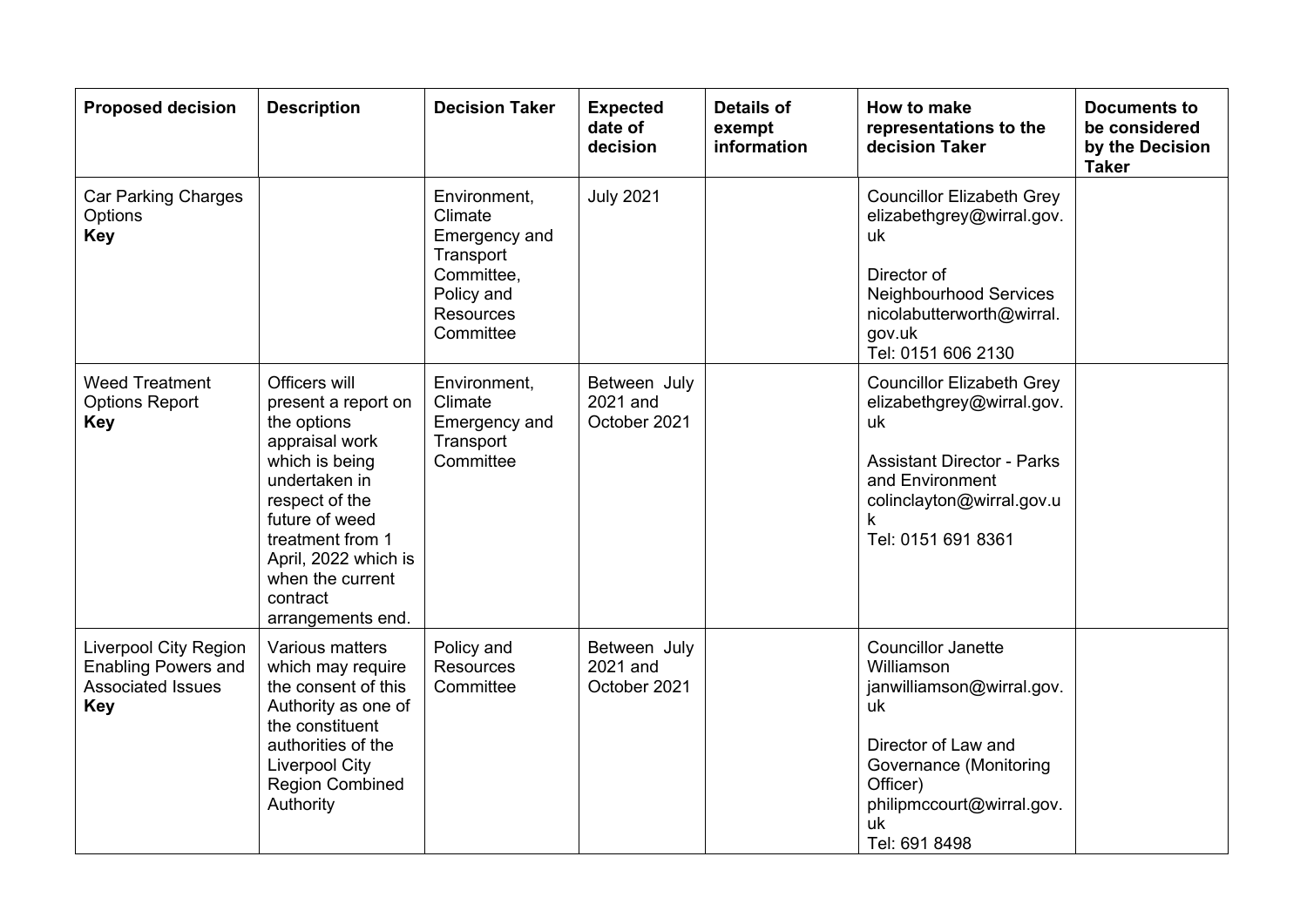| <b>Proposed decision</b>                                                          | <b>Description</b>                                                                                                                                     | <b>Decision Taker</b>                                                                          | <b>Expected</b><br>date of<br>decision   | <b>Details of</b><br>exempt<br>information                                                                                                                                                                                                                     | How to make<br>representations to the<br>decision Taker                                                                                                              | <b>Documents to</b><br>be considered<br>by the Decision<br><b>Taker</b> |
|-----------------------------------------------------------------------------------|--------------------------------------------------------------------------------------------------------------------------------------------------------|------------------------------------------------------------------------------------------------|------------------------------------------|----------------------------------------------------------------------------------------------------------------------------------------------------------------------------------------------------------------------------------------------------------------|----------------------------------------------------------------------------------------------------------------------------------------------------------------------|-------------------------------------------------------------------------|
| <b>Strategic Asset</b><br>Acquisitions<br><b>Key</b>                              | Approval to acquire<br>key assets as part<br>of the Council's<br>growth strategy                                                                       | Policy and<br>Resources<br>Committee                                                           | Between July<br>2021 and<br>October 2021 | <b>Part Exempt</b><br>Due to<br>commercially<br>sensitive<br>information<br>3<br><b>Information</b><br>relating to the<br>financial or<br>business affairs<br>of any particular<br>person<br>(including the<br>authority<br>holding that<br>information)       | <b>Councillor Janette</b><br>Williamson<br>janwilliamson@wirral.gov.<br>uk<br>Director of Regeneration<br>and Place<br>alanevans@wirral.gov.uk<br>Tel: 0151 691 8515 |                                                                         |
| Liscard<br>Neighbourhood<br>Framework /<br>Integrated<br>Masterplan<br><b>Key</b> | Approval of the<br>Neighbourhood<br>Framework /<br>Integrated<br>Masterplan for<br><b>Liscard Town</b><br>Centre and<br>confirmation of<br>next steps. | Local Plan<br><b>Steering Sub</b><br>Committee,<br>Policy and<br><b>Resources</b><br>Committee | Between July<br>2021 and<br>October 2021 | <b>Exempt</b><br>Due to<br>commercially<br>sensitive<br>information<br>$\mathbf{3}$<br><b>Information</b><br>relating to the<br>financial or<br>business affairs<br>of any particular<br>person<br>(including the<br>authority<br>holding that<br>information) | <b>Councillor Tony Jones</b><br>tonyjones@wirral.gov.uk<br>Director of Regeneration<br>and Place<br>alanevans@wirral.gov.uk<br>Tel: 0151 691 8515                    |                                                                         |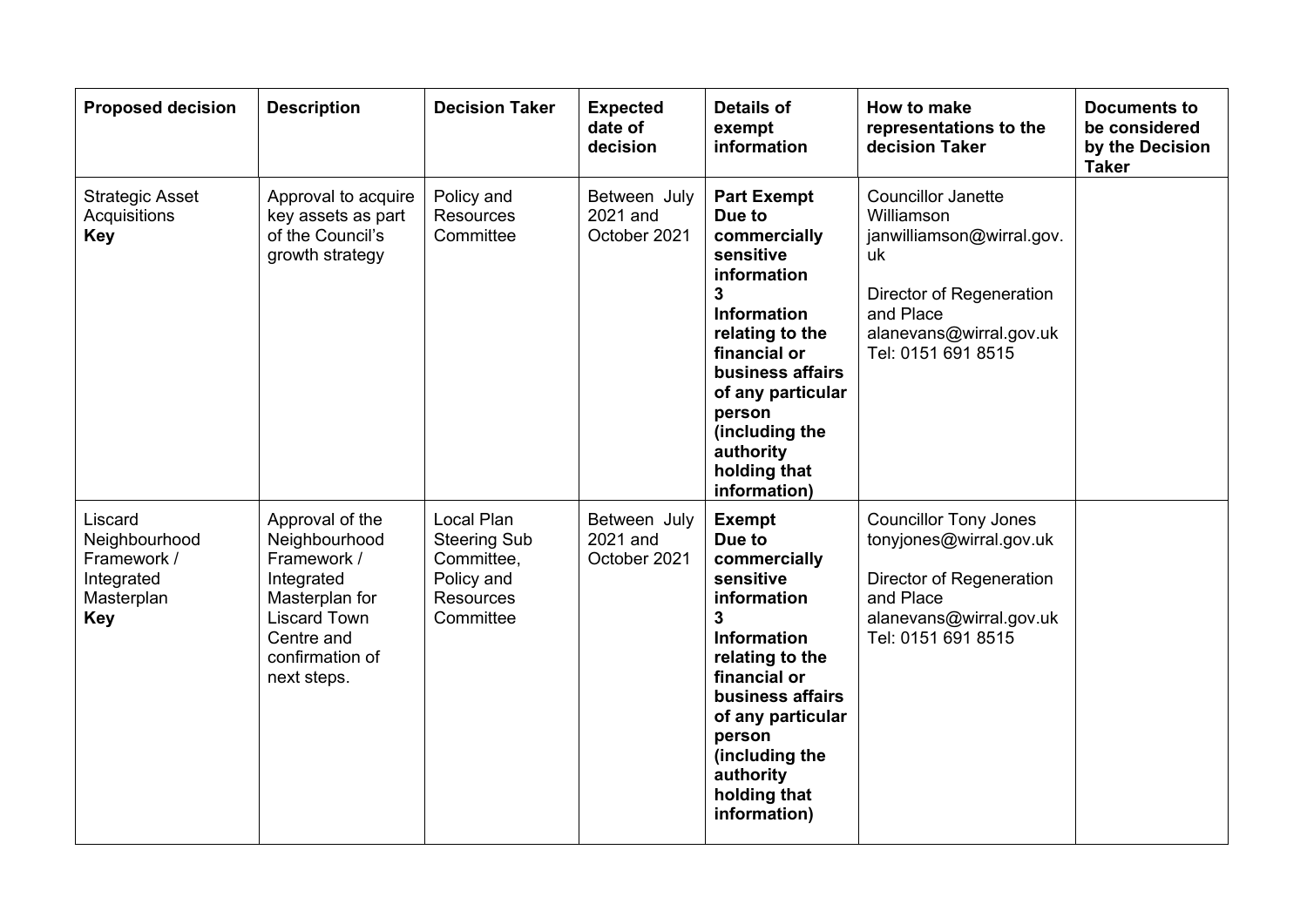| <b>Proposed decision</b>                                                                                              | <b>Description</b>                                                         | <b>Decision Taker</b>                       | <b>Expected</b><br>date of<br>decision   | <b>Details of</b><br>exempt<br>information                                                                                                                                                                                            | How to make<br>representations to the<br>decision Taker                                                                                                                               | <b>Documents to</b><br>be considered<br>by the Decision<br><b>Taker</b> |
|-----------------------------------------------------------------------------------------------------------------------|----------------------------------------------------------------------------|---------------------------------------------|------------------------------------------|---------------------------------------------------------------------------------------------------------------------------------------------------------------------------------------------------------------------------------------|---------------------------------------------------------------------------------------------------------------------------------------------------------------------------------------|-------------------------------------------------------------------------|
| <b>Wirral Local Plan:</b><br>'Local Green Space -<br>Assessment of<br>Applications for<br>Designations'<br><b>Key</b> |                                                                            | Policy and<br><b>Resources</b><br>Committee | Between July<br>2021 and<br>October 2021 |                                                                                                                                                                                                                                       | <b>Councillor Janette</b><br>Williamson<br>janwilliamson@wirral.gov.<br>uk<br>Director of Regeneration<br>and Place<br>alanevans@wirral.gov.uk<br>Tel: 0151 691 8515                  |                                                                         |
| Budget 2020/21<br>Update<br><b>Key</b>                                                                                | This report will<br>provide an update<br>on the 2020/21<br>budget position | Policy and<br><b>Resources</b><br>Committee | Between July<br>2021 and<br>October 2021 |                                                                                                                                                                                                                                       | <b>Councillor Janette</b><br>Williamson<br>janwilliamson@wirral.gov.<br>uk<br><b>Director of Resources</b><br>(S151 Officer)<br>shaerhalewood@wirral.go<br>v.uk<br>Tel: 0151 691 8688 |                                                                         |
| Loan / Loan Facility<br>Application<br><b>Key</b>                                                                     | To agree a<br>business loan<br>application relating<br>to a local business | Policy and<br><b>Resources</b><br>Committee | Between July<br>2021 and<br>October 2021 | <b>Part Exempt</b><br>Due to<br>commercially<br>sensitive<br>information<br>$\overline{3}$<br><b>Information</b><br>relating to the<br>financial or<br>business affairs<br>of any particular<br>person<br>(including the<br>authority | <b>Councillor Janette</b><br>Williamson<br>janwilliamson@wirral.gov.<br>uk<br><b>Director of Resources</b><br>(S151 Officer)<br>shaerhalewood@wirral.go<br>v.uk<br>Tel: 0151 691 8688 |                                                                         |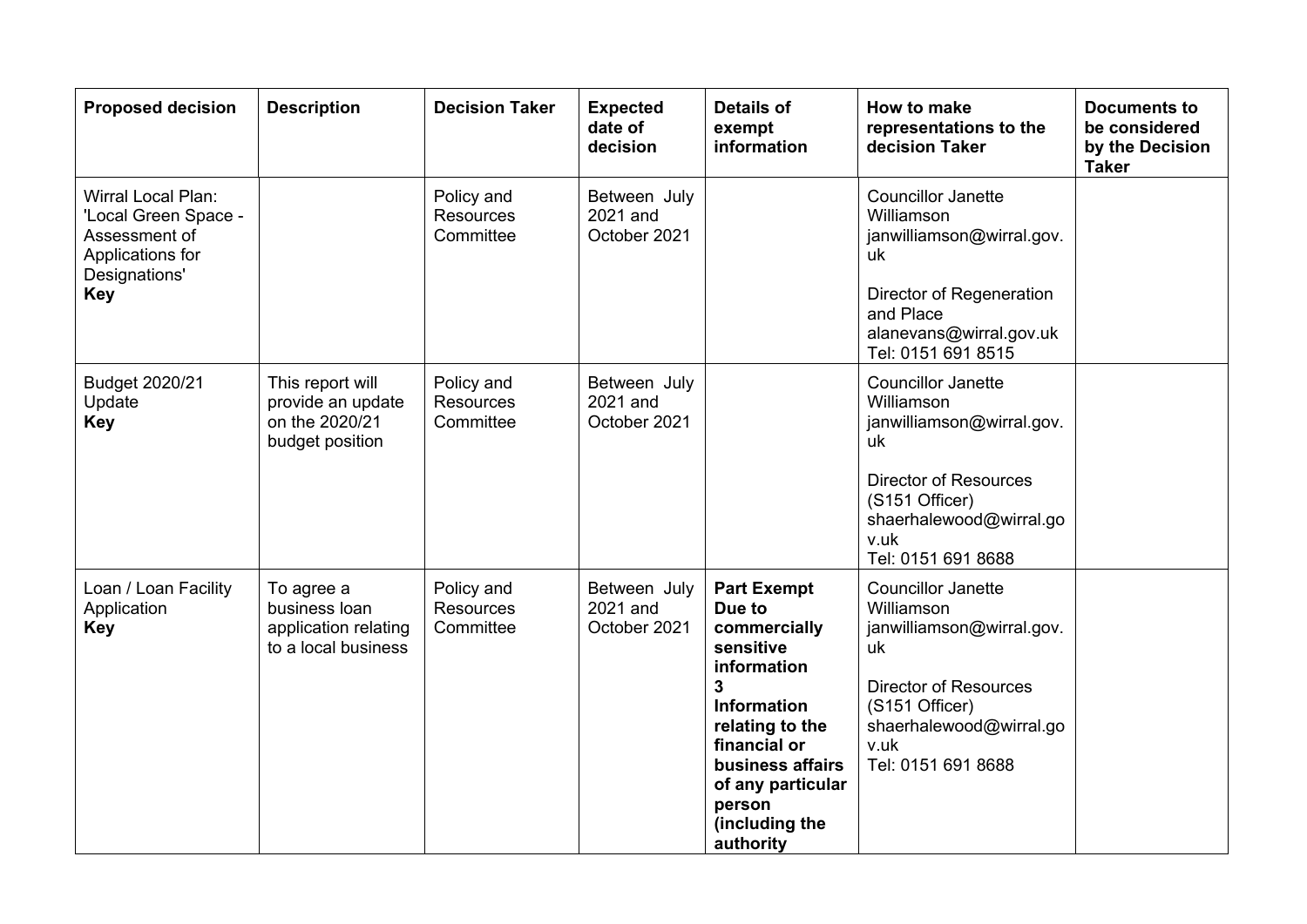| <b>Proposed decision</b>                             | <b>Description</b>                                                                                                         | <b>Decision Taker</b>                         | <b>Expected</b><br>date of<br>decision   | <b>Details of</b><br>exempt<br>information                                                                                                                                                                                                                                     | How to make<br>representations to the<br>decision Taker                                                                                                                               | <b>Documents to</b><br>be considered<br>by the Decision<br><b>Taker</b> |
|------------------------------------------------------|----------------------------------------------------------------------------------------------------------------------------|-----------------------------------------------|------------------------------------------|--------------------------------------------------------------------------------------------------------------------------------------------------------------------------------------------------------------------------------------------------------------------------------|---------------------------------------------------------------------------------------------------------------------------------------------------------------------------------------|-------------------------------------------------------------------------|
|                                                      |                                                                                                                            |                                               |                                          | holding that<br>information)                                                                                                                                                                                                                                                   |                                                                                                                                                                                       |                                                                         |
| <b>Birkenhead One Stop</b><br>Shop<br><b>Key</b>     | Proposal for the<br>relocation of the<br><b>Birkenhead One</b><br>Stop Shop and<br>implementation of<br>new service model. | Policy and<br><b>Resources</b><br>Committee   | Between July<br>2021 and<br>October 2021 | <b>Part Exempt</b><br>Due to<br>commercially<br>sensitive<br>information<br>$\overline{\mathbf{3}}$<br><b>Information</b><br>relating to the<br>financial or<br>business affairs<br>of any particular<br>person<br>(including the<br>authority<br>holding that<br>information) | <b>Councillor Janette</b><br>Williamson<br>janwilliamson@wirral.gov.<br>uk<br>Director of Regeneration<br>and Place<br>alanevans@wirral.gov.uk<br>Tel: 0151 691 8515                  |                                                                         |
| Northwest<br><b>Community Bank</b><br><b>Key</b>     | Update and<br>decisions on<br><b>Community Bank</b>                                                                        | Council, Policy<br>and Resources<br>Committee | Between July<br>2021 and<br>October 2021 |                                                                                                                                                                                                                                                                                | <b>Councillor Janette</b><br>Williamson<br>janwilliamson@wirral.gov.<br>uk<br><b>Director of Resources</b><br>(S151 Officer)<br>shaerhalewood@wirral.go<br>v.uk<br>Tel: 0151 691 8688 |                                                                         |
| <b>Edsential Update and</b><br>Finance<br><b>Key</b> |                                                                                                                            | Policy and<br><b>Resources</b><br>Committee   | Between July<br>2021 and<br>October 2021 |                                                                                                                                                                                                                                                                                | <b>Councillor Janette</b><br>Williamson<br>janwilliamson@wirral.gov.<br>uk                                                                                                            |                                                                         |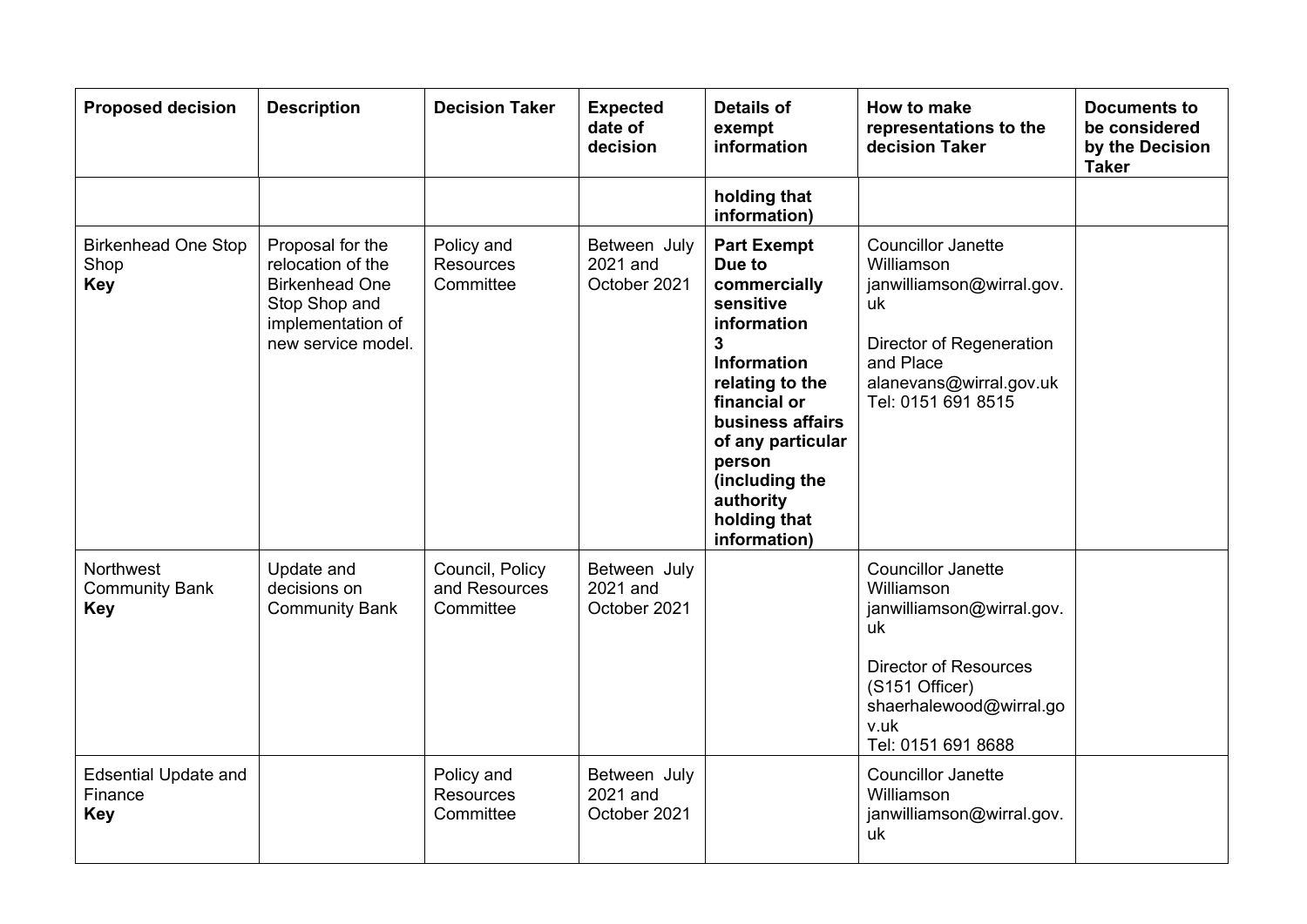| <b>Proposed decision</b>                                                        | <b>Description</b>                                                                                                                                                                  | <b>Decision Taker</b>                       | <b>Expected</b><br>date of<br>decision | <b>Details of</b><br>exempt<br>information | How to make<br>representations to the<br>decision Taker                                                                                                                               | <b>Documents to</b><br>be considered<br>by the Decision<br><b>Taker</b> |
|---------------------------------------------------------------------------------|-------------------------------------------------------------------------------------------------------------------------------------------------------------------------------------|---------------------------------------------|----------------------------------------|--------------------------------------------|---------------------------------------------------------------------------------------------------------------------------------------------------------------------------------------|-------------------------------------------------------------------------|
|                                                                                 |                                                                                                                                                                                     |                                             |                                        |                                            | <b>Director of Resources</b><br>(S151 Officer)<br>shaerhalewood@wirral.go<br>v.uk<br>Tel: 0151 691 8688                                                                               |                                                                         |
| <b>Real Living Wage</b><br>Foundation<br>Accreditation<br><b>Key</b>            | Report on<br>accreditation being<br>sought from the<br>Real Living Wage<br>Foundation<br>following a report<br>to Policy and<br><b>Resources</b><br>Committee on 17<br>March, 2021. | Policy and<br><b>Resources</b><br>Committee | <b>July 2021</b>                       |                                            | <b>Councillor Janette</b><br>Williamson<br>janwilliamson@wirral.gov.<br>uk<br><b>Director of Resources</b><br>(S151 Officer)<br>shaerhalewood@wirral.go<br>v.uk<br>Tel: 0151 691 8688 |                                                                         |
| <b>Financial Monitoring</b><br>Outturn<br><b>Key</b>                            | Financial<br>monitoring:<br>Outturn<br>1.<br>2.<br>Capital<br>Collection<br>3.<br>Fund                                                                                              | Policy and<br><b>Resources</b><br>Committee | <b>July 2021</b>                       |                                            | <b>Councillor Janette</b><br>Williamson<br>janwilliamson@wirral.gov.<br>uk<br><b>Director of Resources</b><br>(S151 Officer)<br>shaerhalewood@wirral.go<br>v.uk<br>Tel: 0151 691 8688 |                                                                         |
| Treasury<br>Management<br>Monitoring 2020/21<br>(Year-end report)<br><b>Key</b> | Year-end report on<br>treasury and cash<br>management<br>activities and the<br>Prudential<br>Indicators.                                                                            | Policy and<br><b>Resources</b><br>Committee | <b>July 2021</b>                       |                                            | <b>Councillor Janette</b><br>Williamson<br>janwilliamson@wirral.gov.<br>uk<br><b>Director of Resources</b><br>(S151 Officer)                                                          |                                                                         |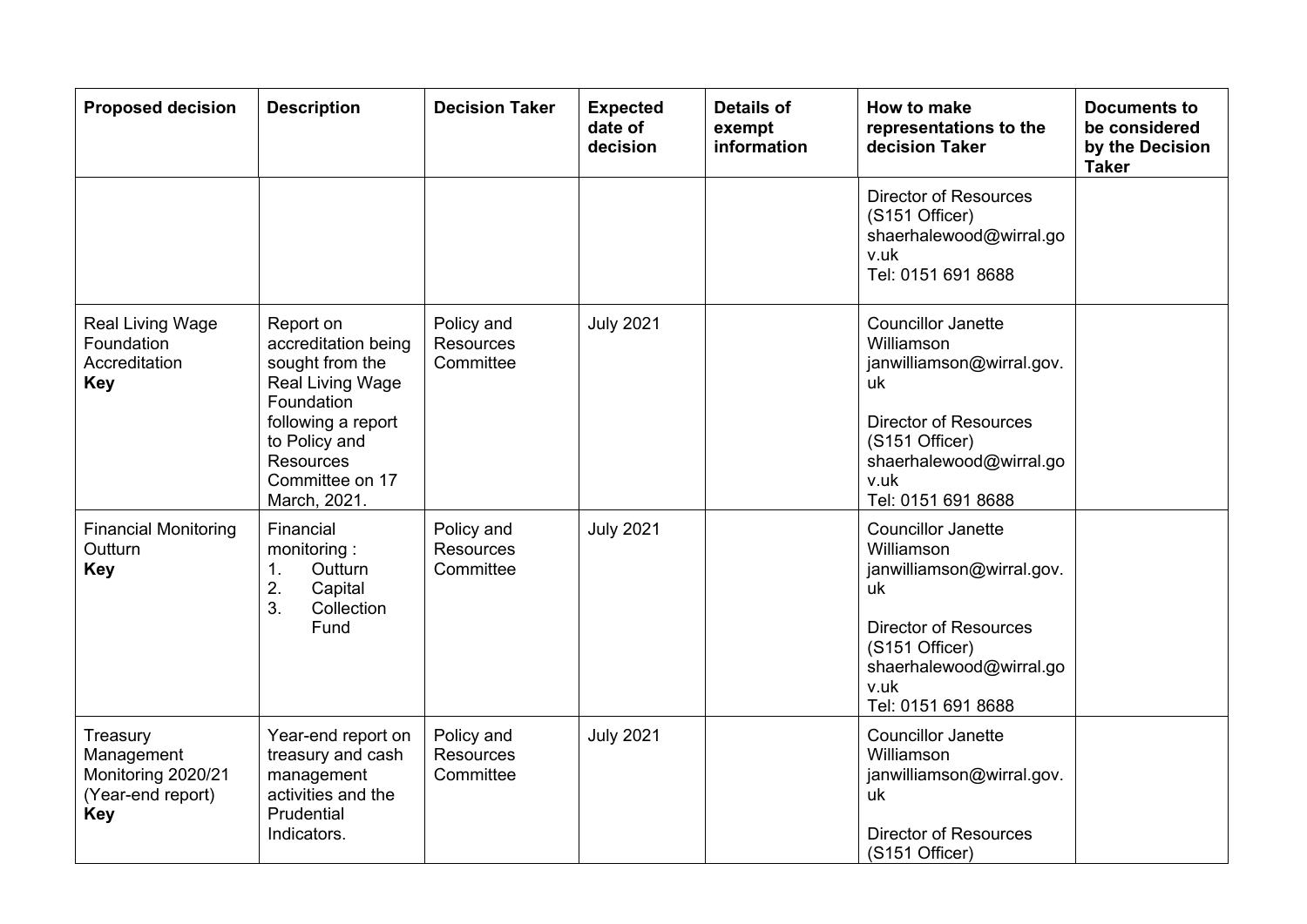| <b>Proposed decision</b>                     | <b>Description</b>                                                                                                                                                                                                                                                                                                | <b>Decision Taker</b>                       | <b>Expected</b><br>date of<br>decision   | <b>Details of</b><br>exempt<br>information | How to make<br>representations to the<br>decision Taker                                                                                                                                                         | <b>Documents to</b><br>be considered<br>by the Decision<br><b>Taker</b> |
|----------------------------------------------|-------------------------------------------------------------------------------------------------------------------------------------------------------------------------------------------------------------------------------------------------------------------------------------------------------------------|---------------------------------------------|------------------------------------------|--------------------------------------------|-----------------------------------------------------------------------------------------------------------------------------------------------------------------------------------------------------------------|-------------------------------------------------------------------------|
|                                              |                                                                                                                                                                                                                                                                                                                   |                                             |                                          |                                            | shaerhalewood@wirral.go<br>v.uk<br>Tel: 0151 691 8688                                                                                                                                                           |                                                                         |
| <b>Customer Experience</b><br><b>Key</b>     | This report will<br>provide an<br>overview of current<br>customer service<br>arrangements,<br>opportunities for<br>improvement and<br>how Members and<br>residents will be<br>engaged in<br>delivering a new<br>offer.                                                                                            | Policy and<br><b>Resources</b><br>Committee | Between July<br>2021 and<br>October 2021 |                                            | <b>Councillor Janette</b><br>Williamson<br>janwilliamson@wirral.gov.<br>uk<br><b>Director of Resources</b><br>(S151 Officer)<br>shaerhalewood@wirral.go<br>v.uk<br>Tel: 0151 691 8688                           |                                                                         |
| One Wirral Change<br>Programme<br><b>Key</b> | This report<br>provides an<br>overview of the<br>Council's emerging<br>change<br>programme. The<br>programme will<br>deliver a new<br>operating model for<br>the Council to<br>realise better<br>outcomes for<br>residents and<br>deliver the savings<br>targets set out in<br>the Medium Term<br>Financial Plan. | Policy and<br><b>Resources</b><br>Committee | <b>July 2021</b>                         | Open                                       | Leader of the Council,<br><b>Councillor Janette</b><br>Williamson<br>janwilliamson@wirral.gov.<br>uk<br><b>Director of Resources</b><br>(S151 Officer)<br>shaerhalewood@wirral.go<br>v.uk<br>Tel: 0151 691 8688 | One Wirral<br>Change<br>Programme                                       |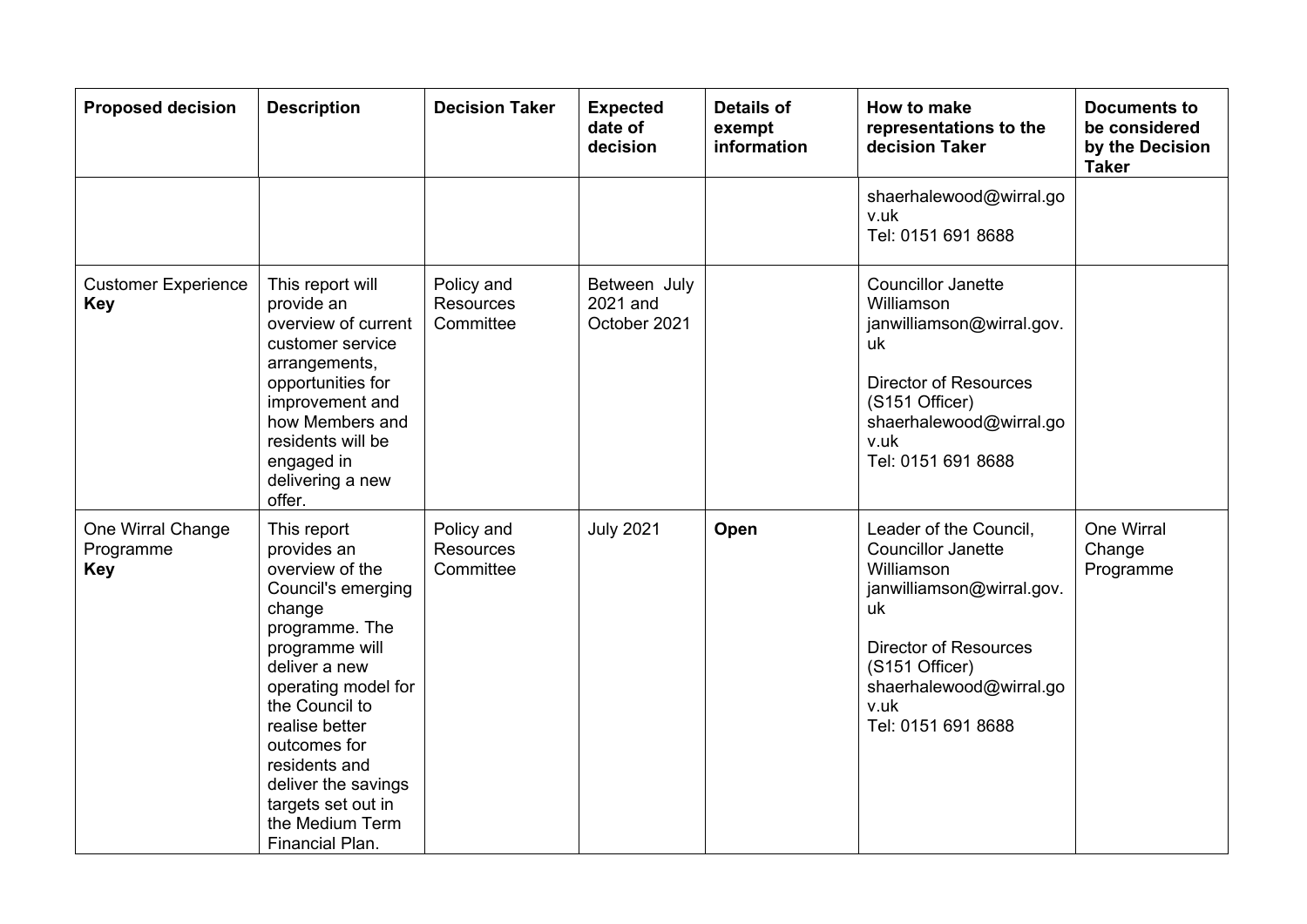| <b>Proposed decision</b>                                                        | <b>Description</b>                                                                                                                                                                                                                                                                                                           | <b>Decision Taker</b> | <b>Expected</b><br>date of<br>decision   | <b>Details of</b><br>exempt<br>information                                                                                                                                                                                                   | How to make<br>representations to the<br>decision Taker                                                                                                     | <b>Documents to</b><br>be considered<br>by the Decision<br><b>Taker</b> |
|---------------------------------------------------------------------------------|------------------------------------------------------------------------------------------------------------------------------------------------------------------------------------------------------------------------------------------------------------------------------------------------------------------------------|-----------------------|------------------------------------------|----------------------------------------------------------------------------------------------------------------------------------------------------------------------------------------------------------------------------------------------|-------------------------------------------------------------------------------------------------------------------------------------------------------------|-------------------------------------------------------------------------|
|                                                                                 | Members of the<br>committee are<br>requested to<br>approve the<br>programme design<br>and instruct its<br>implementation by<br>officers.                                                                                                                                                                                     |                       |                                          |                                                                                                                                                                                                                                              |                                                                                                                                                             |                                                                         |
| <b>Housing Growth</b><br>Strategy - Delivering<br>for Wirral<br><b>Key</b>      |                                                                                                                                                                                                                                                                                                                              | Housing<br>Committee  | Between July<br>2021 and<br>October 2021 |                                                                                                                                                                                                                                              | <b>Councillor Julie McManus</b><br>juliemcmanus@wirral.gov<br>.uk<br>Director of Regeneration<br>and Place<br>alanevans@wirral.gov.uk<br>Tel: 0151 691 8515 |                                                                         |
| <b>Central Government</b><br>Housing<br>Infrastructure<br>Funding<br><b>Key</b> | To report on the<br>award to the<br><b>Council of Housing</b><br>Infrastructure<br>Funding by Homes<br>England to enable<br>housing<br>development at<br>Wirral Waters, To<br>include relevant<br>approvals to accept<br>the funding and<br>then to onward<br>release in line with<br>the Homes<br><b>England conditions</b> | Housing<br>Committee  | Between July<br>2021 and<br>October 2021 | <b>Exempt</b><br>Due to<br>commercially<br>sensitive<br>information<br>3<br>Information<br>relating to the<br>financial or<br>business affairs<br>of any particular<br>person<br>(including the<br>authority<br>holding that<br>information) | <b>Councillor Julie McManus</b><br>juliemcmanus@wirral.gov<br>.uk<br>Director of Regeneration<br>and Place<br>alanevans@wirral.gov.uk<br>Tel: 0151 691 8515 |                                                                         |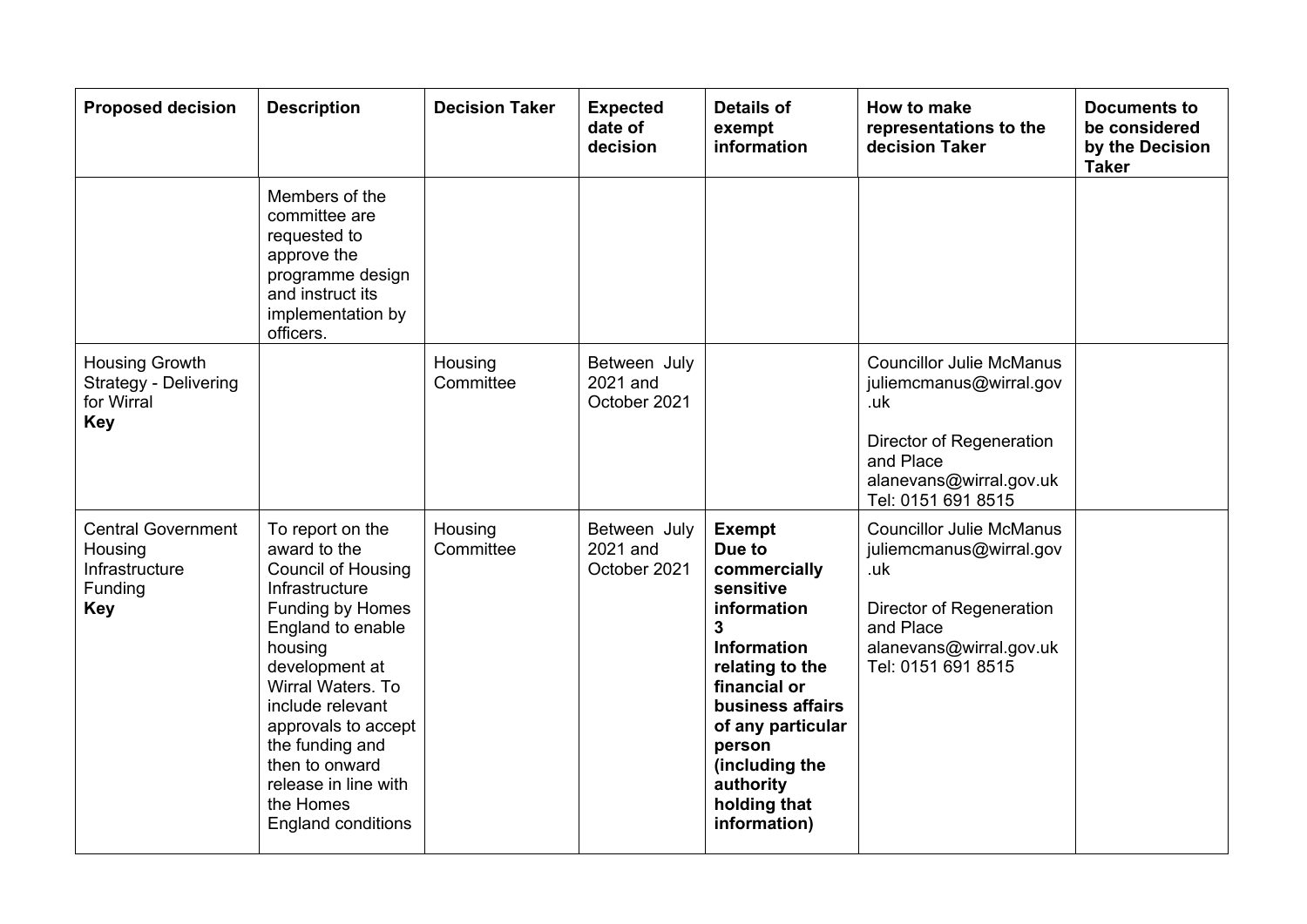| <b>Proposed decision</b>                                                   | <b>Description</b>                                                         | <b>Decision Taker</b>                                 | <b>Expected</b><br>date of<br>decision        | <b>Details of</b><br>exempt<br>information | <b>How to make</b><br>representations to the<br>decision Taker                                                                                                                                 | <b>Documents to</b><br>be considered<br>by the Decision<br><b>Taker</b> |
|----------------------------------------------------------------------------|----------------------------------------------------------------------------|-------------------------------------------------------|-----------------------------------------------|--------------------------------------------|------------------------------------------------------------------------------------------------------------------------------------------------------------------------------------------------|-------------------------------------------------------------------------|
| <b>Prevention Strategy</b><br><b>Key</b>                                   | To consider and<br>approve the<br>Prevention<br>Strategy.                  | Children, Young<br>People &<br>Education<br>Committee | Between July<br>2021 and<br>October 2021      |                                            | <b>Councillor Wendy</b><br><b>Clements</b><br>wendyclements@wirral.g<br>ov.uk                                                                                                                  |                                                                         |
|                                                                            |                                                                            |                                                       |                                               |                                            | Director of Children,<br><b>Families and Education</b><br>simonewhite@wirral.gov.<br>uk<br>Tel: 0151 666 4293                                                                                  |                                                                         |
| <b>Children's Residential</b><br>Transformation<br>Programme<br><b>Key</b> | To agree a<br>proposal for<br>children's<br>residential<br>transformation. | Children, Young<br>People &<br>Education<br>Committee | Between July<br>2021 and<br>October 2021      |                                            | <b>Councillor Wendy</b><br><b>Clements</b><br>wendyclements@wirral.g<br>ov.uk<br>Director of Children,<br><b>Families and Education</b><br>simonewhite@wirral.gov.<br>uk<br>Tel: 0151 666 4293 |                                                                         |
| <b>Youth Justice Annual</b><br>Plan<br><b>Key</b>                          |                                                                            | Children, Young<br>People &<br>Education<br>Committee | Between July<br>2021 and<br>September<br>2021 |                                            | <b>Councillor Wendy</b><br><b>Clements</b><br>wendyclements@wirral.g<br>ov.uk<br>Director of Children,<br><b>Families and Education</b><br>simonewhite@wirral.gov.<br>uk<br>Tel: 0151 666 4293 |                                                                         |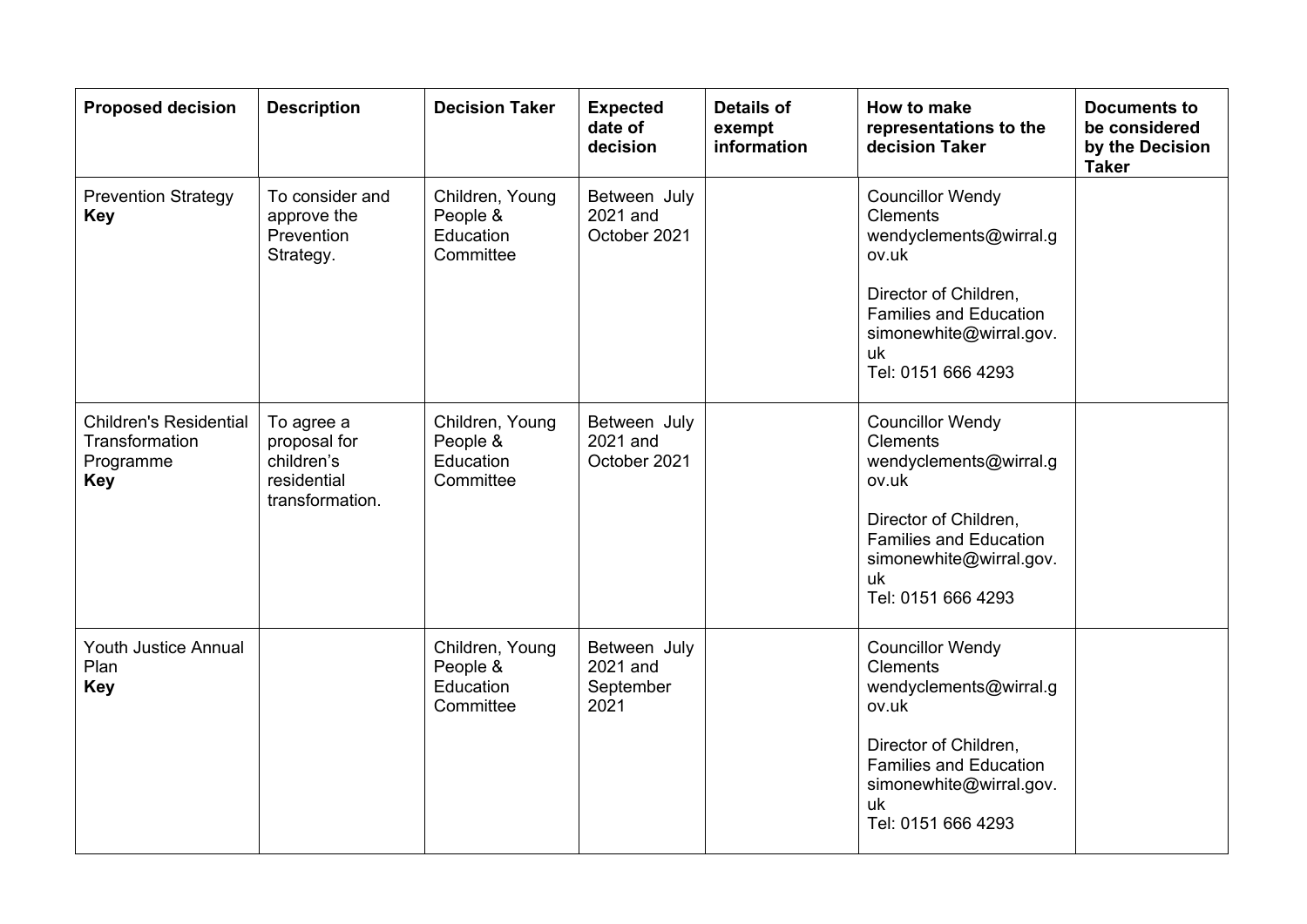| <b>Proposed decision</b>                                                              | <b>Description</b>                                                                                                                                                                           | <b>Decision Taker</b>                                      | <b>Expected</b><br>date of<br>decision        | <b>Details of</b><br>exempt<br>information | How to make<br>representations to the<br>decision Taker                                                                                                                    | <b>Documents to</b><br>be considered<br>by the Decision<br><b>Taker</b> |
|---------------------------------------------------------------------------------------|----------------------------------------------------------------------------------------------------------------------------------------------------------------------------------------------|------------------------------------------------------------|-----------------------------------------------|--------------------------------------------|----------------------------------------------------------------------------------------------------------------------------------------------------------------------------|-------------------------------------------------------------------------|
| <b>West Kirby Marine</b><br>Lake<br><b>Key</b>                                        | Report on<br>structural survey<br>into condition,<br>including lake floor<br>and walls                                                                                                       | Tourism,<br>Communities,<br>Culture & Leisure<br>Committee | Between July<br>2021 and<br>September<br>2021 |                                            | <b>Councillor Helen</b><br>Cameron<br>helencameron@wirral.gov<br>.uk<br>Director of                                                                                        |                                                                         |
|                                                                                       |                                                                                                                                                                                              |                                                            |                                               |                                            | Neighbourhood Services<br>nicolabutterworth@wirral.<br>gov.uk<br>Tel: 0151 606 2130                                                                                        |                                                                         |
| <b>Libraries Strategy</b><br>and New Model<br>(Update)<br><b>Key</b>                  |                                                                                                                                                                                              | Tourism,<br>Communities,<br>Culture & Leisure<br>Committee | Between July<br>2021 and<br>September<br>2021 |                                            | <b>Councillor Helen</b><br>Cameron<br>helencameron@wirral.gov<br>.uk                                                                                                       |                                                                         |
|                                                                                       |                                                                                                                                                                                              |                                                            |                                               |                                            | <b>Assistant Director -</b><br>Leisure, Libraries and<br><b>Customer Engagement</b><br>andrewmccartan@wirral.g<br>ov.uk<br>Tel: 0151 606 2247                              |                                                                         |
| A Sport and Physical<br><b>Activity Strategy for</b><br>Wirral (Update)<br><b>Key</b> | A new strategy to<br>encourage the<br>whole community<br>to be more<br>physically active<br>and engage in<br>wellbeing activities.<br>The strategy will<br>set out the<br>Council's mission, | Tourism,<br>Communities,<br>Culture & Leisure<br>Committee | Between July<br>2021 and<br>September<br>2021 |                                            | <b>Councillor Helen</b><br>Cameron<br>helencameron@wirral.gov<br>.uk<br>Director of<br>Neighbourhood Services<br>nicolabutterworth@wirral.<br>gov.uk<br>Tel: 0151 606 2130 |                                                                         |
|                                                                                       | drivers for change<br>and strategic                                                                                                                                                          |                                                            |                                               |                                            |                                                                                                                                                                            |                                                                         |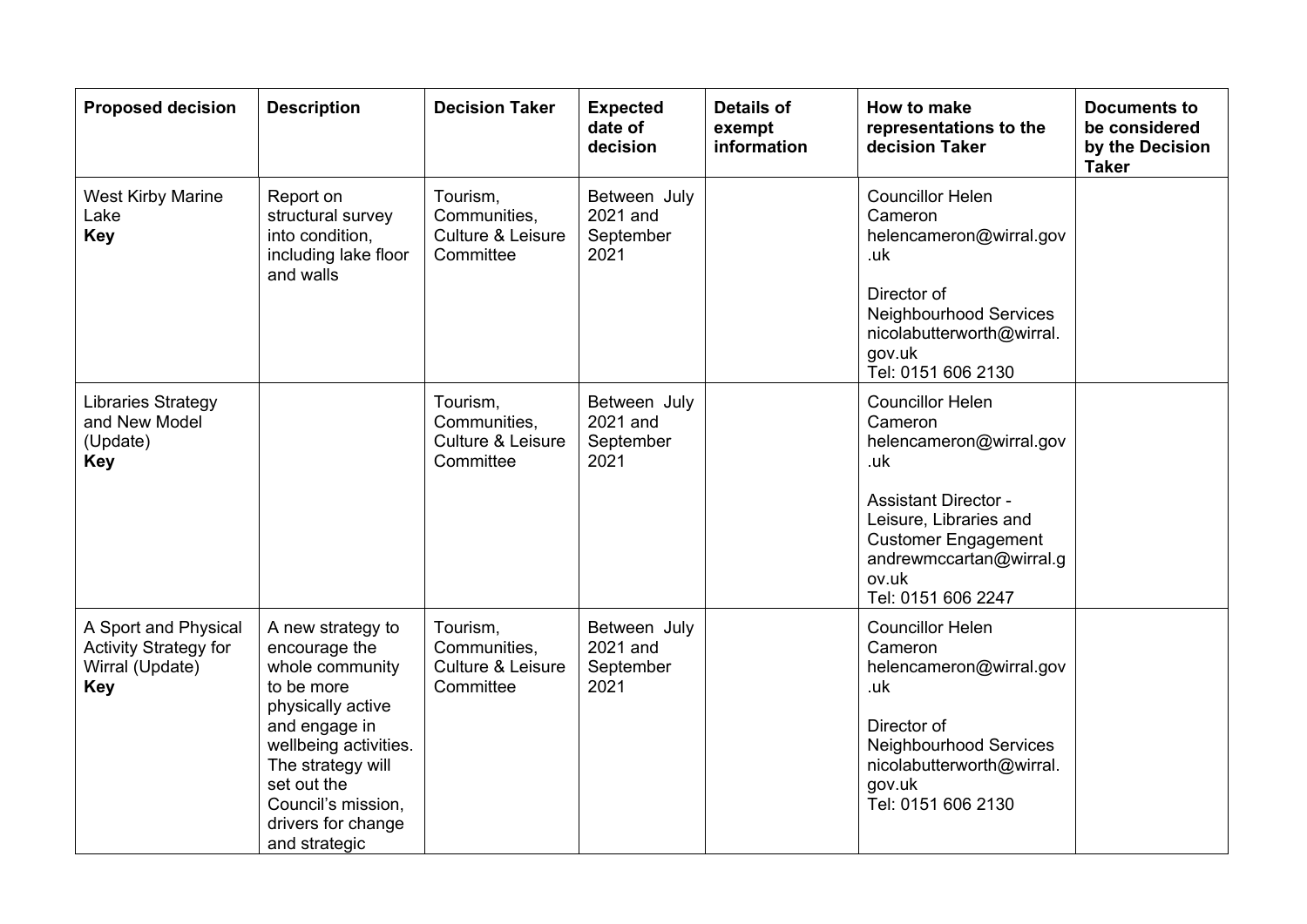| <b>Proposed decision</b>                                                                                                                                                                                     | <b>Description</b>                                                                                                                                                                                          | <b>Decision Taker</b>                                      | <b>Expected</b><br>date of<br>decision        | <b>Details of</b><br>exempt<br>information | How to make<br>representations to the<br>decision Taker                                                                                                                                                               | <b>Documents to</b><br>be considered<br>by the Decision<br><b>Taker</b> |
|--------------------------------------------------------------------------------------------------------------------------------------------------------------------------------------------------------------|-------------------------------------------------------------------------------------------------------------------------------------------------------------------------------------------------------------|------------------------------------------------------------|-----------------------------------------------|--------------------------------------------|-----------------------------------------------------------------------------------------------------------------------------------------------------------------------------------------------------------------------|-------------------------------------------------------------------------|
|                                                                                                                                                                                                              | priorities.                                                                                                                                                                                                 |                                                            |                                               |                                            |                                                                                                                                                                                                                       |                                                                         |
| <b>Grass Roots Football</b><br>(Update)<br><b>Key</b>                                                                                                                                                        |                                                                                                                                                                                                             | Tourism,<br>Communities,<br>Culture & Leisure<br>Committee | Between July<br>2021 and<br>September<br>2021 |                                            | <b>Councillor Helen</b><br>Cameron<br>helencameron@wirral.gov<br>.uk<br><b>Assistant Director -</b><br>Leisure, Libraries and<br><b>Customer Engagement</b><br>andrewmccartan@wirral.g<br>ov.uk<br>Tel: 0151 606 2247 |                                                                         |
| The Development of<br>Golf and New<br><b>Operating Model</b><br><b>Key</b>                                                                                                                                   | Report on the<br>sustainable future<br>provision of a<br>municipal golf offer<br>including course<br>management,<br>commercial<br>opportunities and<br>workforce<br>modelling.                              | Tourism,<br>Communities,<br>Culture & Leisure<br>Committee | Between July<br>2021 and<br>September<br>2021 |                                            | <b>Councillor Helen</b><br>Cameron<br>helencameron@wirral.gov<br>.uk<br>Director of<br>Neighbourhood Services<br>nicolabutterworth@wirral.<br>gov.uk<br>Tel: 0151 606 2130                                            |                                                                         |
| <b>Tender Acceptance</b><br>and Design Approval<br>of Sustainable Urban<br>Development (SUD)<br><b>Green Travel</b><br>Corridor Phase 5 -<br>Beaufort Road /<br><b>Wallasey Bridge</b><br>Road<br><b>Key</b> | Report seeking<br>approval for the<br>acceptance of<br>tender and award<br>of contract using<br>the Sustainable<br>Urban<br><b>Development Grant</b><br>Funding accepted<br>by a Cabinet<br>Member decision | Assistant<br>Director:<br>Highways and<br>Infrastructure   | <b>July 2021</b>                              |                                            | <b>Councillor Elizabeth Grey</b><br>elizabethgrey@wirral.gov.<br>uk<br>Director of<br>Neighbourhood Services<br>nicolabutterworth@wirral.<br>gov.uk<br>Tel: 0151 606 2130                                             |                                                                         |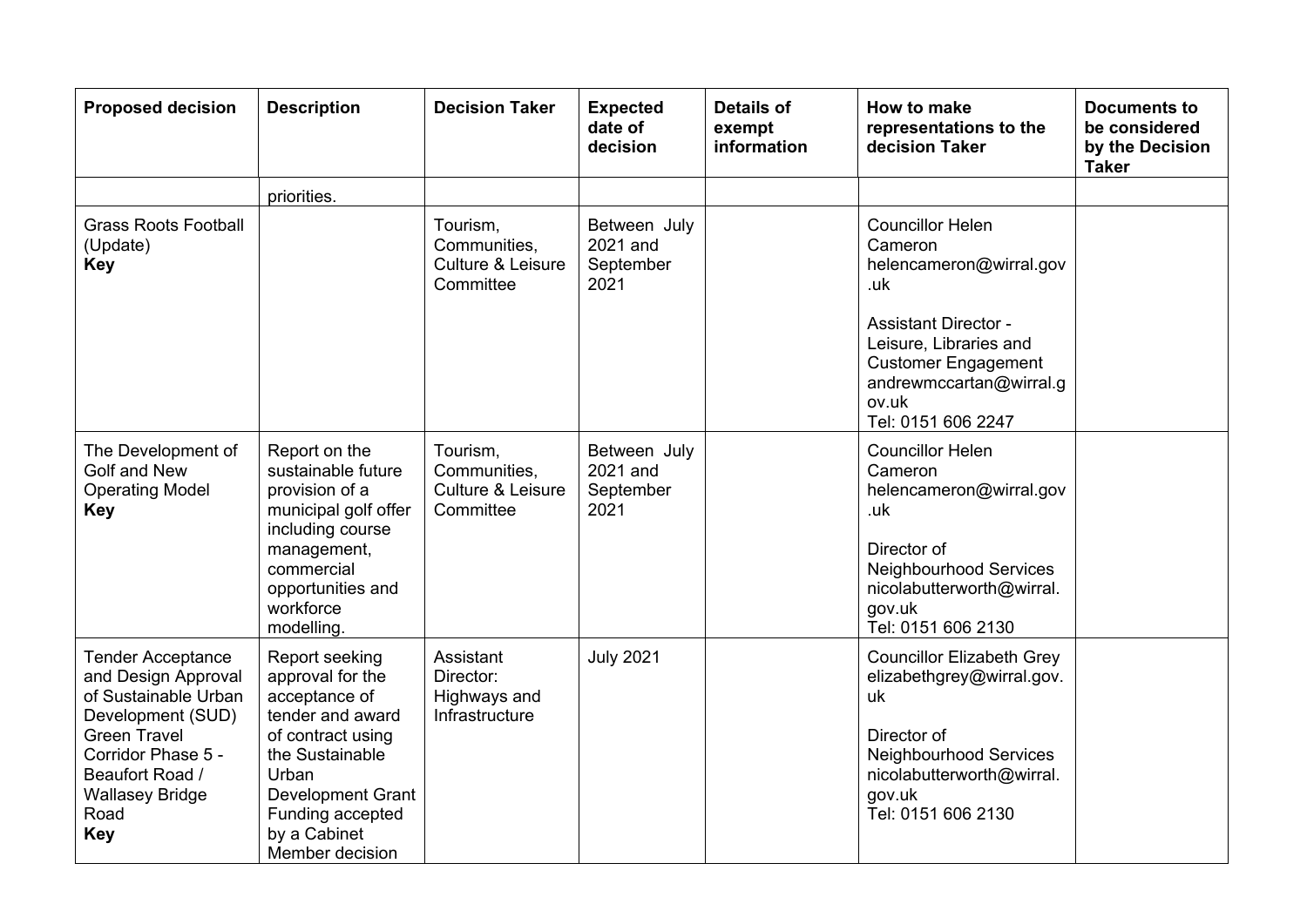| <b>Proposed decision</b>                                                                              | <b>Description</b>                                                                                                                         | <b>Decision Taker</b>          | <b>Expected</b><br>date of<br>decision        | <b>Details of</b><br>exempt<br>information                                                                                                                                                                                                                          | How to make<br>representations to the<br>decision Taker                                                                                                      | <b>Documents to</b><br>be considered<br>by the Decision<br><b>Taker</b> |
|-------------------------------------------------------------------------------------------------------|--------------------------------------------------------------------------------------------------------------------------------------------|--------------------------------|-----------------------------------------------|---------------------------------------------------------------------------------------------------------------------------------------------------------------------------------------------------------------------------------------------------------------------|--------------------------------------------------------------------------------------------------------------------------------------------------------------|-------------------------------------------------------------------------|
|                                                                                                       | on 7 February,<br>2020.                                                                                                                    |                                |                                               |                                                                                                                                                                                                                                                                     |                                                                                                                                                              |                                                                         |
| AccessAble -<br><b>Accessibility Guide</b><br><b>Key</b>                                              | To agree future<br>commissioning /<br>extend existing<br>arrangements                                                                      | Director of Care<br>and Health | Between July<br>2021 and<br>September<br>2021 |                                                                                                                                                                                                                                                                     | <b>Councillor Yvonne Nolan</b><br>yvonnenolan@wirral.gov.<br>uk<br>Director of Care and<br>Health<br>grahamhodkinson@wirral.<br>gov.uk<br>Tel: 0151 666 3650 |                                                                         |
| <b>BAME Health</b><br>Improvement<br>Programme<br>Commission<br><b>Key</b>                            | To provide an<br>update on the<br>outcome of the re-<br>commissioning<br>process for the<br><b>BAME Health</b><br>Improvement<br>Programme | Director of Public<br>Health   | Between July<br>2021 and<br>September<br>2021 | <b>Part Exempt</b><br>Due to<br>commercially<br>sensitive<br>information<br>$\mathbf{3}$<br><b>Information</b><br>relating to the<br>financial or<br>business affairs<br>of any particular<br>person<br>(including the<br>authority<br>holding that<br>information) | <b>Councillor Yvonne Nolan</b><br>yvonnenolan@wirral.gov.<br>uk<br>Director of Public Health<br>juliewebster@wirral.gov.u<br>k<br>Tel: 0151 666 5142         |                                                                         |
| Recommissioning of<br><b>Public Health</b><br>Services for Children<br>and Young People<br><b>Key</b> | To provide an<br>update on the<br>outcome of the re-<br>commissioning<br>process for four                                                  | Director of Public<br>Health   | Between July<br>2021 and<br>September<br>2021 |                                                                                                                                                                                                                                                                     | <b>Councillor Wendy</b><br><b>Clements</b><br>wendyclements@wirral.g<br>ov.uk                                                                                |                                                                         |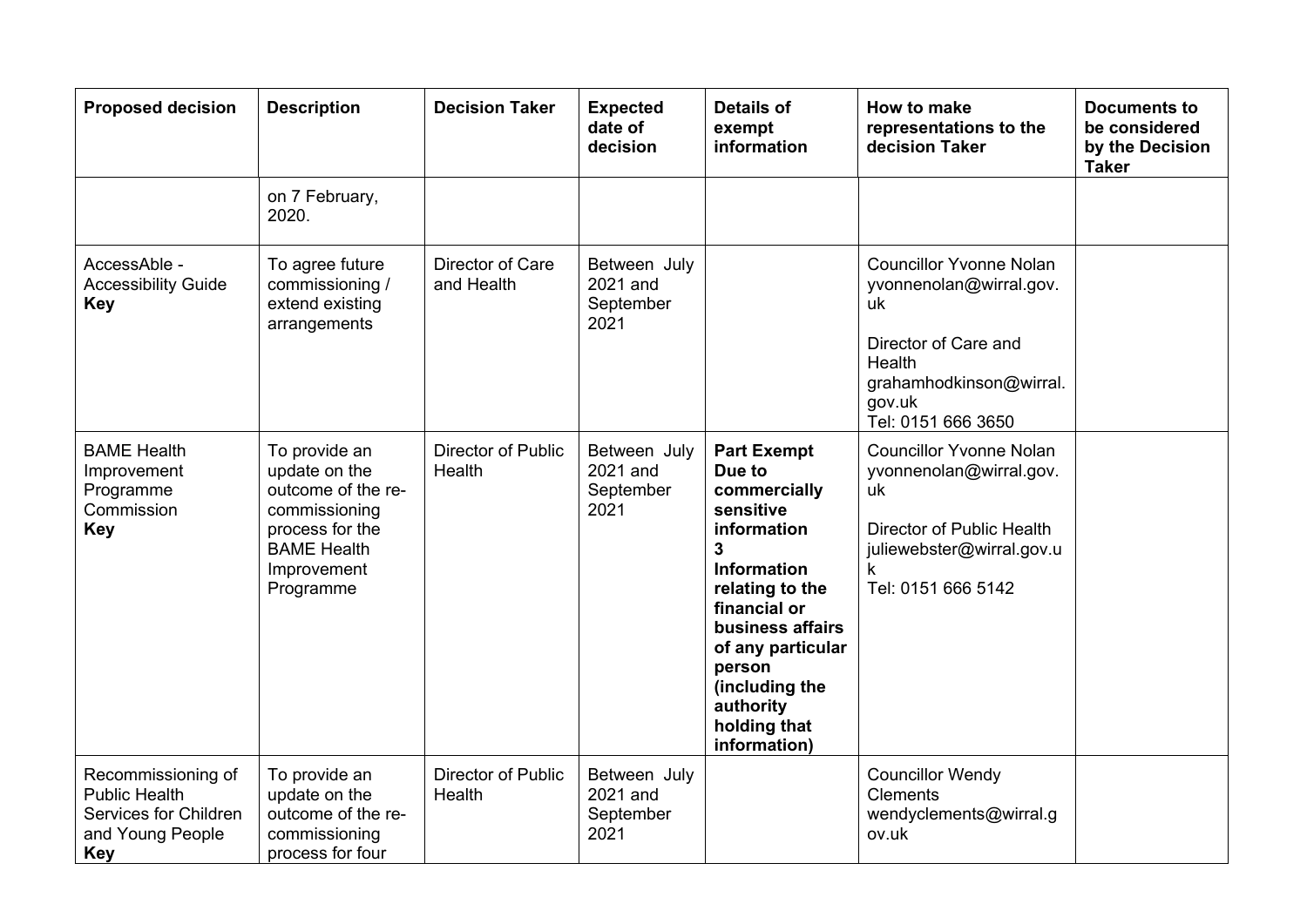| <b>Proposed decision</b>                                                               | <b>Description</b>                                                                                                                                                                                                                                                                                                                                                                                                                                        | <b>Decision Taker</b>        | <b>Expected</b><br>date of<br>decision        | <b>Details of</b><br>exempt<br>information | How to make<br>representations to the<br>decision Taker                                                                                              | <b>Documents to</b><br>be considered<br>by the Decision<br><b>Taker</b> |
|----------------------------------------------------------------------------------------|-----------------------------------------------------------------------------------------------------------------------------------------------------------------------------------------------------------------------------------------------------------------------------------------------------------------------------------------------------------------------------------------------------------------------------------------------------------|------------------------------|-----------------------------------------------|--------------------------------------------|------------------------------------------------------------------------------------------------------------------------------------------------------|-------------------------------------------------------------------------|
|                                                                                        | <b>Public Health</b><br>Services for<br>children and young<br>people: (i) Healthy<br>Child Programme<br>(0-19 years -<br>Health<br>Improvement), (ii)<br><b>Sexual Health</b><br>Education,<br>Relationships and<br>Wellbeing for<br>Young People, (iii)<br>Preventative and<br>Early Intervention<br>Secondary School<br><b>Based Counselling</b><br>Service, (iv) Young<br>People's<br><b>Confidential Online</b><br>Counselling and<br>Advice Service. |                              |                                               |                                            | Director of Public Health<br>juliewebster@wirral.gov.u<br>k<br>Tel: 0151 666 5142                                                                    |                                                                         |
| <b>Infection Prevention</b><br>Control Commission -<br>Award of Contract<br><b>Key</b> |                                                                                                                                                                                                                                                                                                                                                                                                                                                           | Director of Public<br>Health | Between July<br>2021 and<br>September<br>2021 |                                            | <b>Councillor Yvonne Nolan</b><br>yvonnenolan@wirral.gov.<br>uk<br>Director of Public Health<br>juliewebster@wirral.gov.u<br>k<br>Tel: 0151 666 5142 |                                                                         |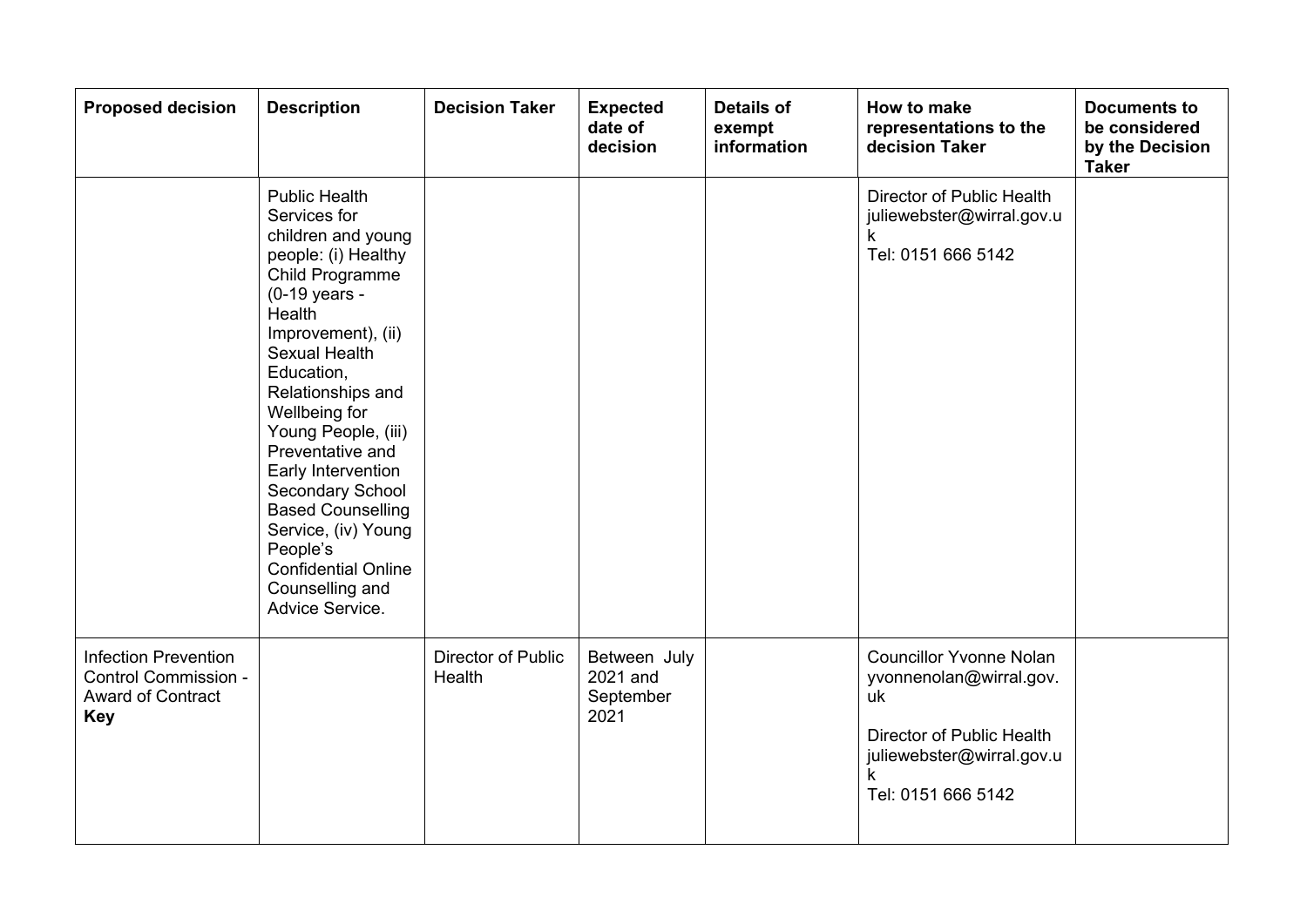| <b>Proposed decision</b>                                                                                                                                                                                                     | <b>Description</b>                                                                              | <b>Decision Taker</b>                                                                         | <b>Expected</b><br>date of<br>decision | <b>Details of</b><br>exempt<br>information | <b>How to make</b><br>representations to the<br>decision Taker                                                                                               | <b>Documents to</b><br>be considered<br>by the Decision<br><b>Taker</b> |
|------------------------------------------------------------------------------------------------------------------------------------------------------------------------------------------------------------------------------|-------------------------------------------------------------------------------------------------|-----------------------------------------------------------------------------------------------|----------------------------------------|--------------------------------------------|--------------------------------------------------------------------------------------------------------------------------------------------------------------|-------------------------------------------------------------------------|
| Adult Care and<br>Health<br>Commissioning<br><b>Activity (Beach</b><br>Accessible<br>Wheelchairs / Mobile<br>Nights Contract /<br>Early Intervention<br>and Prevention and<br>Carers Commission /<br>Advocacy)<br><b>Key</b> |                                                                                                 | <b>Adult Social Care</b><br>and Public Health<br>Committee,<br>Director of Care<br>and Health | <b>July 2021</b>                       |                                            | <b>Councillor Yvonne Nolan</b><br>yvonnenolan@wirral.gov.<br>uk<br>Director of Care and<br>Health<br>grahamhodkinson@wirral.<br>gov.uk<br>Tel: 0151 666 3650 |                                                                         |
| Information and<br><b>Advice Commission</b><br><b>Key</b>                                                                                                                                                                    | To seek approval<br>for the re-tendering<br>of the Wirral<br>Information and<br>Advice Service. | Director of Public<br>Health                                                                  | August 2021                            |                                            | <b>Councillor Yvonne Nolan</b><br>yvonnenolan@wirral.gov.<br>uk<br>Director of Public Health<br>juliewebster@wirral.gov.u<br>k<br>Tel: 0151 666 5142         |                                                                         |
| Proposals for<br><b>Integrated Care</b><br>Partnerships<br><b>Key</b>                                                                                                                                                        |                                                                                                 | <b>Adult Social Care</b><br>and Public Health<br>Committee                                    | September<br>2021                      |                                            | <b>Councillor Yvonne Nolan</b><br>yvonnenolan@wirral.gov.<br>uk<br>Director of Care and<br>Health<br>grahamhodkinson@wirral.<br>gov.uk<br>Tel: 0151 666 3650 |                                                                         |